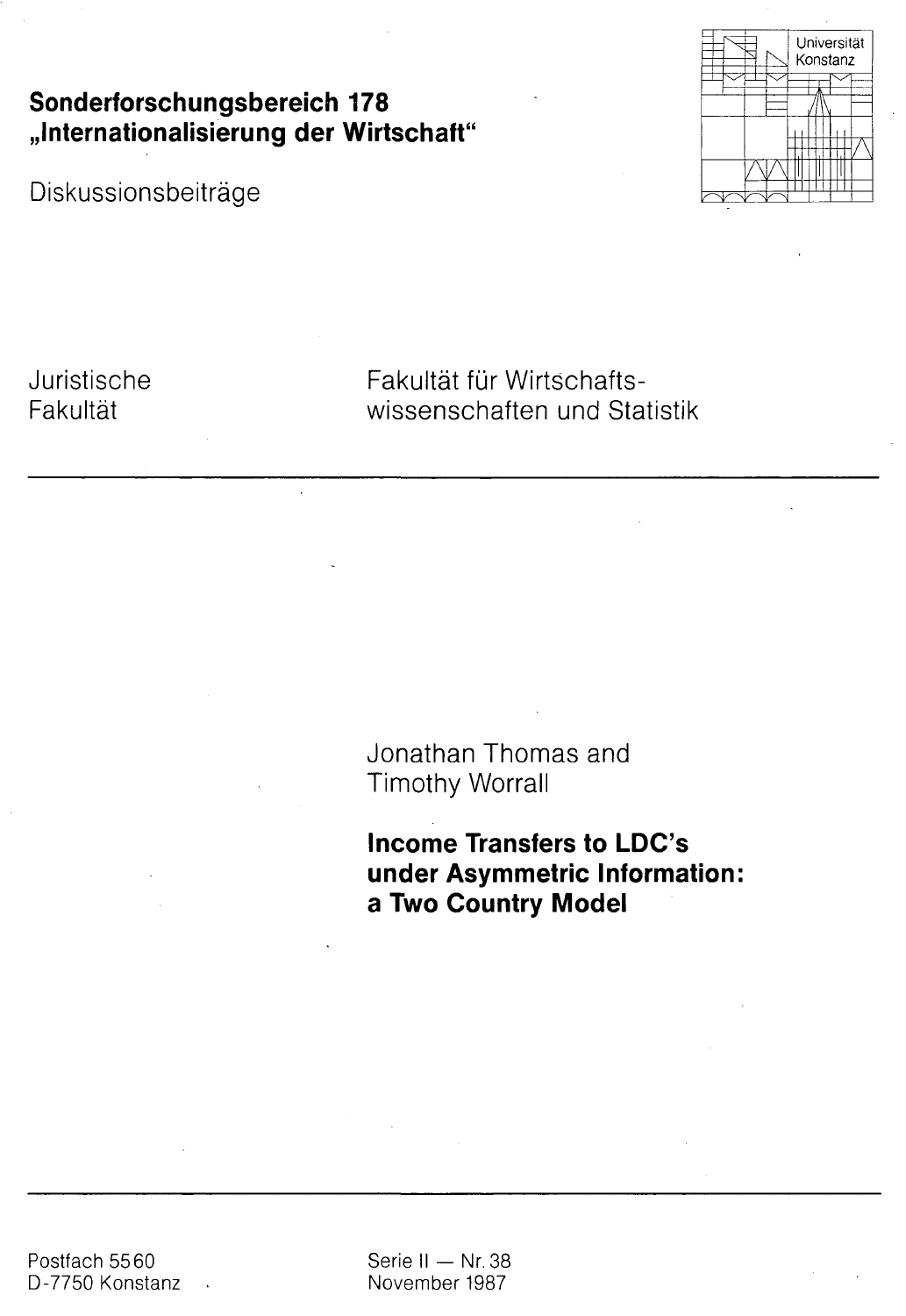# INCOME TRANSFERS TO LDC'S UNDER ASYMMETRIC INFORMATION: A TWO COUNTRY MODEL

 $\label{eq:2.1} \frac{1}{2}\sum_{i=1}^n\frac{1}{2}\left(\frac{1}{2}\sum_{i=1}^n\frac{1}{2}\sum_{i=1}^n\frac{1}{2}\sum_{i=1}^n\frac{1}{2}\sum_{i=1}^n\frac{1}{2}\sum_{i=1}^n\frac{1}{2}\sum_{i=1}^n\frac{1}{2}\sum_{i=1}^n\frac{1}{2}\sum_{i=1}^n\frac{1}{2}\sum_{i=1}^n\frac{1}{2}\sum_{i=1}^n\frac{1}{2}\sum_{i=1}^n\frac{1}{2}\sum_{i=1}^n\frac{1}{2}\sum$ 

Jonathan Thomas\* and Timothy Worrall

Serie II - Nr. 38

November 1987 \~ "

\*) visiting from Department of Economics)

> University of Warwick, Coventry, U.K. **C 1 5 2 1 3 7**

 $\mathcal{A}$ 

 $\mathcal{L}^{\text{max}}_{\text{max}}$  ,  $\mathcal{L}^{\text{max}}_{\text{max}}$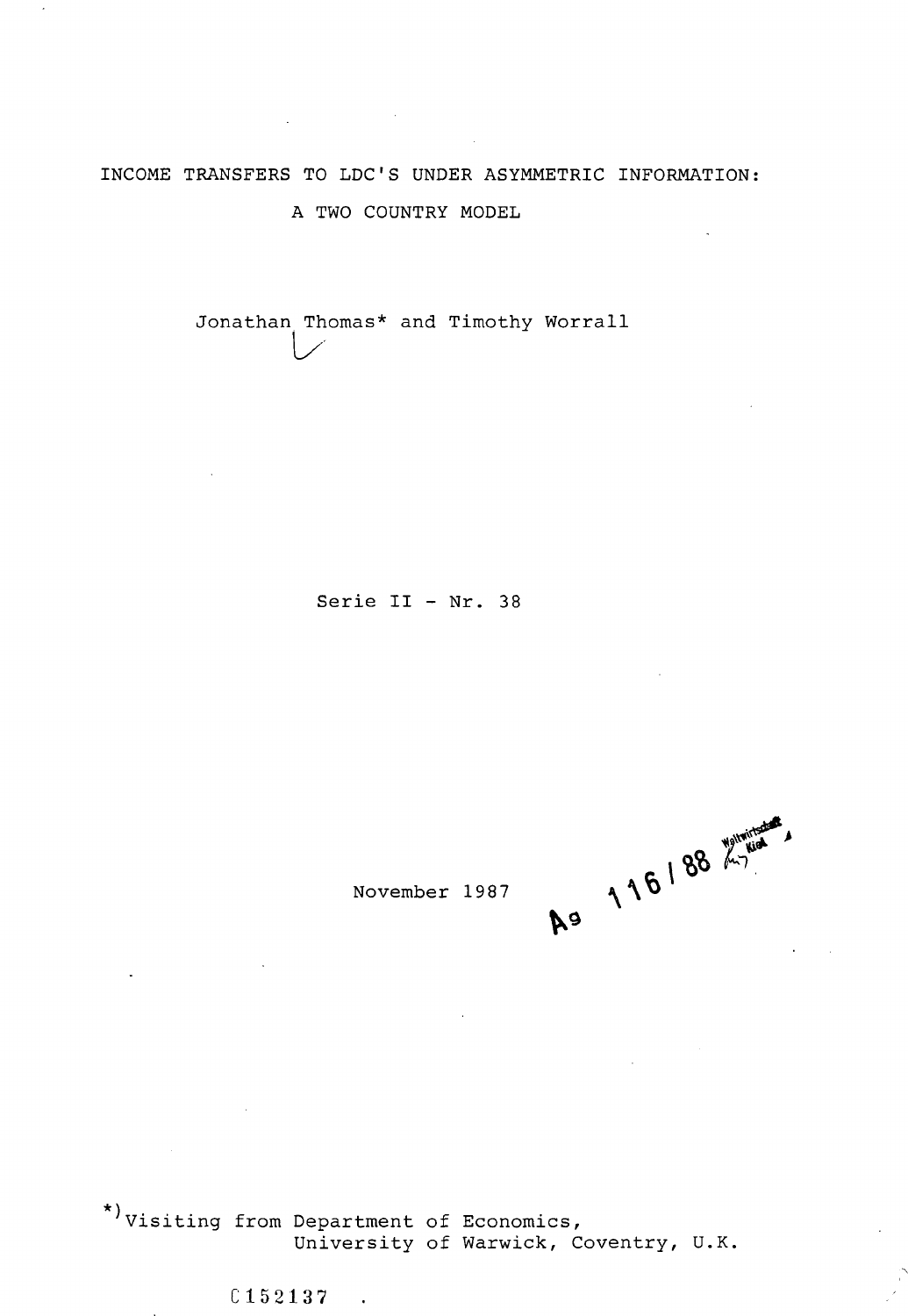#### **1. Introduction**

We consider the problem of stabilising the income of a country, henceforth the borrower, which would always prefer a stable income to a random income with the same average, i.e. a country which is risk-averse. This would be appropriate for countries which are heavily reliant upon agricultural output, or those whose exports are concentrated in a few markets with prices which fluctuate considerably. We suppose that there is another country, or possibly an international organisation, which is risk-neutral and has access to relatively large financial resources. We shall refer to this country as the lender. We further suppose that there is asymmetric information: the lender cannot observe the borrower's income. This is extreme though not that unrealistic in many cases.

If there is more than one period a simple loan scheme can provide some insurance (Grossman, Levhari and Mirman [5], Yaari [11]). Townsend [10] has shown that it is possible to do better than these simple loan schemes by using efficient contracts. Our purpose is to examine the properties of efficient loan contracts for any time horizon and any discount factor.

The efficient contract corresponds to the solution of a dynamic programming problem. So it can be calculated in a straightforward recursive manner. We can show directly that the second-best Pareto-frontier converges to the first-best frontier as the discount factor tends to one. So the efficient contract nearly provides the first-best utilities if the time horizon is sufficiently long and the discount factor is sufficiently high (Section 7).

If the contract is fully enforeable and the time horizon is infinite then the borrower's utility becomes arbitrarily negative with probability one. This could be interpreted as saying that a debt crisis will develop with probability one. It also suggests that the contract will become difficult to enforce. Nevertheless even if the borrower is not legally bound by the contract it will still not break down (Section 6). In the special case where the borrower's utility function is exponential the contract transfers consumption between any two states at a constant rate of interest which is less than the rate of time preference (Section 8). This can be interpreted as saying that soft loans are optimal under these circumstances.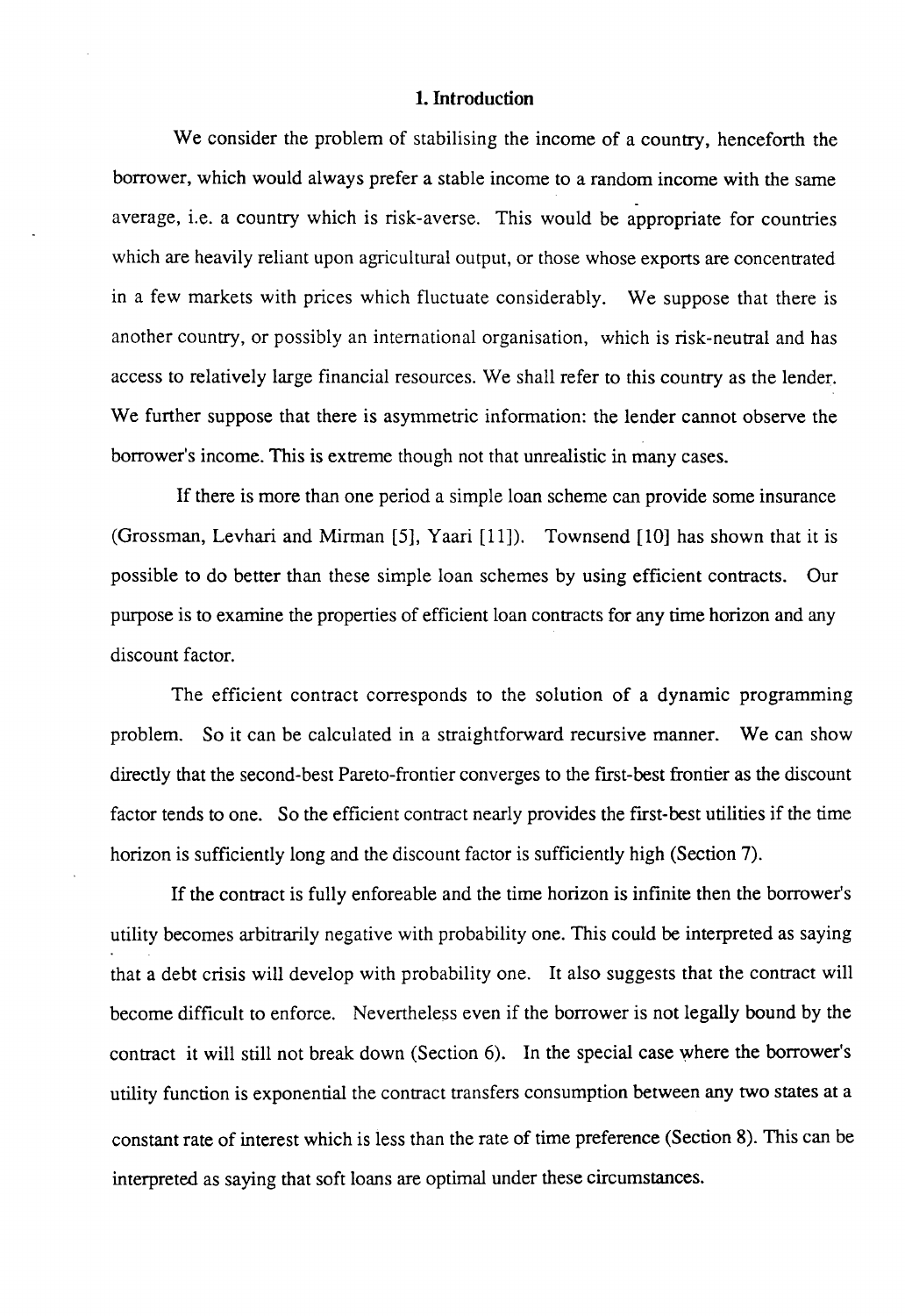#### 2. **The** Model

There is a borrower and a lender. Both live *T+l* periods and can transfer between themselves a single non-storable consumption good called income. Both maximize lifetime utility and discount the future by a common factor  $\alpha \in (0, 1)$ .

ASSUMPTION 1. The per period utility function of the borrower is  $v : (a, \infty) \rightarrow \mathbb{R}^1$  $sup \ v(c) < \infty$ ,  $inf \ v(c) = -\infty$ ,  $v \text{ is } C^2$  with  $v' > 0$ ,  $v'' < 0$ ,  $-v''/v'$  non-increasing and  $\lim_{c\to\infty} v'(c) = \infty$ .

ASSUMPTION 2. *At each date t=O,l,...,T the borrower has a random income s<sup>t</sup> which is identically and independently distributed over a finite set*  $S = \{\theta_1, \theta_2, ..., \theta_S\}$ .

The lender is risk neutral, cannot observe past or present income but can monitor or control all the borrower's transactions<sup>1</sup>. Most loan contracts do have indenture restrictions .which monitor or control the borrower's transactions. For example bank loans require other debts to be disclosed and insurance contracts are void if material facts are unreported.

It is in the interest of the borrower and lender to negotiate a contract to stabilise the borrower's consumption. For the moment we will assume the contract is legally enforceable but will relax the assumption in Section 6.

DEFINITION 1. A loan contract  $b^{T+1}$  is a sequence of functions  $(b_1)_{t=0,1,\dots,T}$ ; where each  $b_t$ : $S^{t+1} \rightarrow (a-s_t, \infty)$ .

Thus a loan contract is a sequence of payments as a function of history,  $h^i = (s_0,$  $s_1,...s_t$   $\in$  *S*<sup>*t+1*</sup>. As a convention *b*(*h*<sup>*t*</sup>) is positive if payment is made to the borrower and is negative if there is a repayment.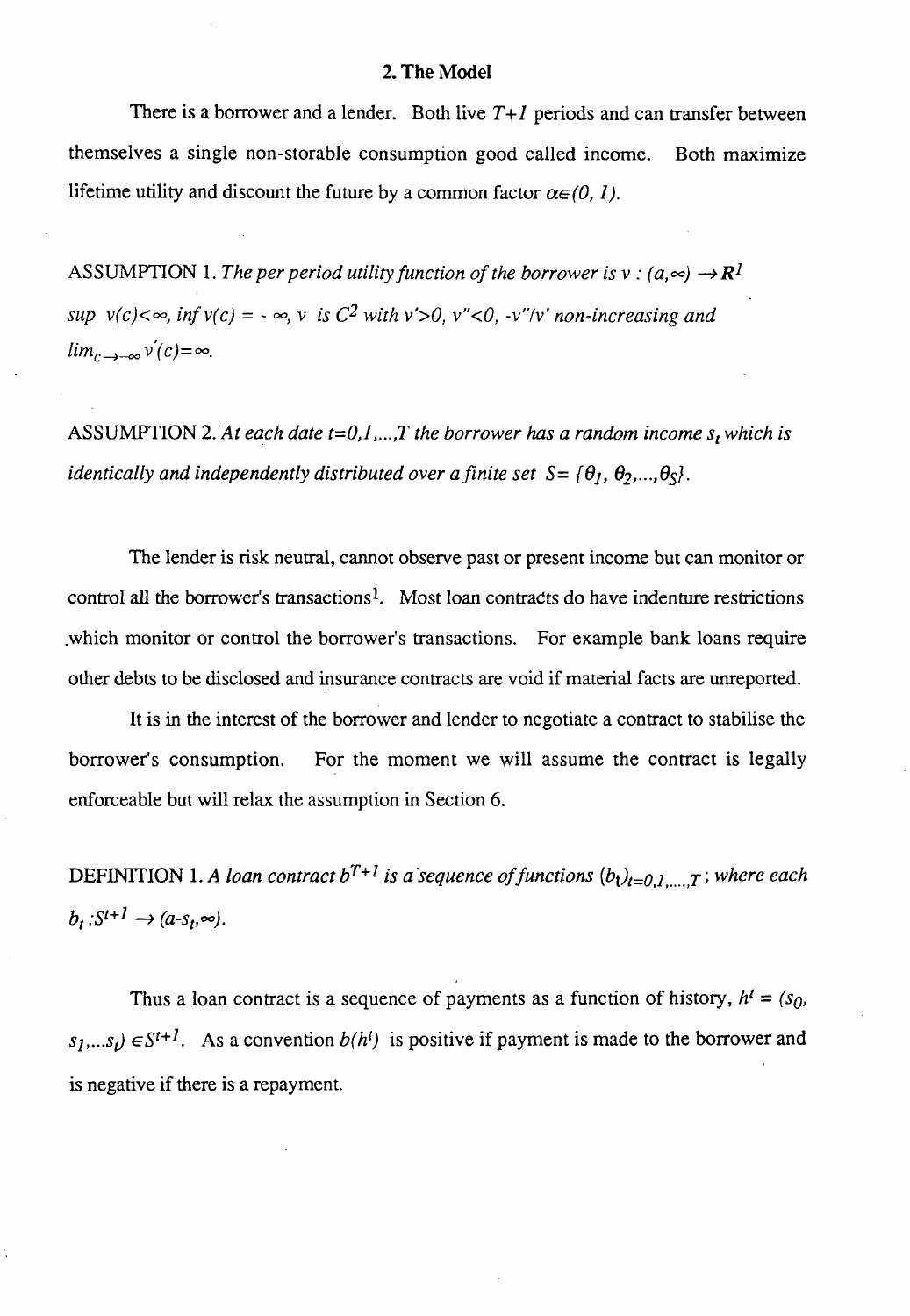By the Revelation Principle there is no loss in restricting attention to incentive compatible contracts where the borrower is deterred from reporting a false income<sup>2</sup>. Let  $V_i$ be the highest expected future utility (discounted to date  $t + 1$ ) which the borrower can get if he reports his income at date *t* is  $r_t = \theta_i$ . Since income is *i.i.d.*  $V_i$  depends only upon the reported history,  $k^t = (r_0, r_1, ..., r_t)$  and not upon the actual history,  $h^t = (s_0, s_1, ..., s_t)$ . Let  $b_j = b_f(k^{t-1}, \theta_i)$  be the amount borrowed at time *t* if  $r_t = \theta_i$  and the past reported history is  $k^{t-1}$ . Then if  $b^{T+1}$  is incentive compatible,

$$
v(b_i + \theta_i) + \alpha V_i \ge v(b_j + \theta_i) + \alpha V_j \tag{1}
$$

for every  $k^{t-1}$  and all  $i, j$ . We let B be the set of incentive compatible contracts.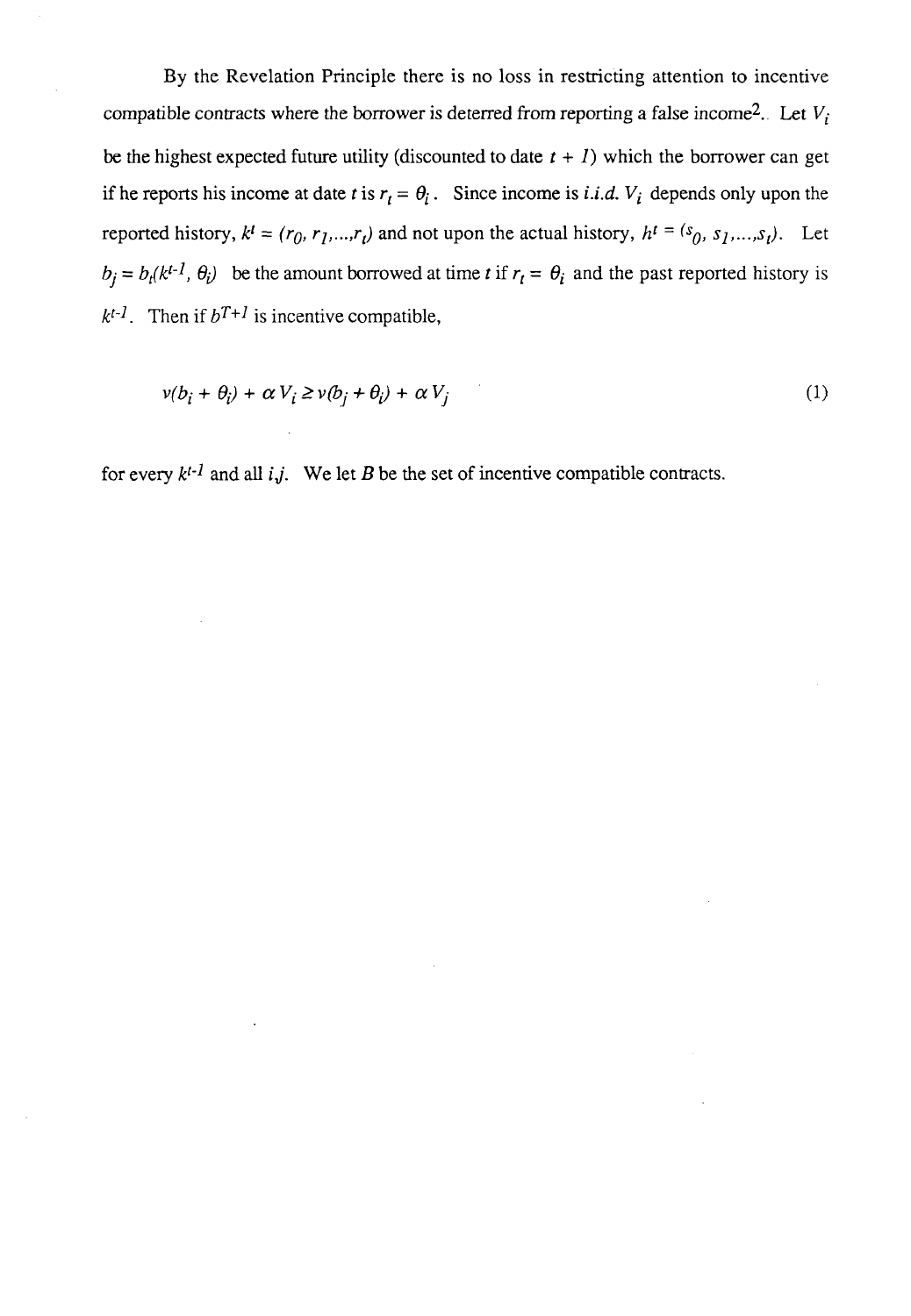#### **3. The** Dynamic **Programming Characterisation of Efficient Contracts**

An efficient contract is incentive compatible and undominated by any other incentive compatible contract. Efficient contracts can be characterized by a dynamic program. The basic idea is simple : in an efficient contract after any history  $h^t$ ,  $s_t = \theta_i$ , the remaining part of the contract from date  $t + l$  onwards must itself be efficient. Otherwise replacing this part of the contract by an efficient contract which gives the borrower the same expected future utility,  $V_i$ , will make the lender better off. Since income is *i.i.d.*,  $V_i$  does not depend on actual history so the new contract will be incentive compatible for every possible  $h<sup>t</sup>$ . Moreover, the contract payments at time t and the associated  $V<sub>i</sub>$ 's must be chosen to maximise the lender's utility subject to being incentive compatible at *t* and giving the lender a fixed amount of utility from *t* onwards. This dynamic programming characterisation implies that there is no incentive to renegotiate the contract at any date, since any renegotiation would make at least one party worse off.

Let  $b^k$  be a contract with  $k$  periods remaining and let

$$
k-l
$$
  

$$
B(V) = \{b^k \in B : E \sum_{\tau=0}^{\infty} \alpha^{\tau} (\nu(b(h^{\tau}) + s_{\tau}) \cdot \nu(s_{\tau})) = V \},\
$$

be the set of incentive compatible contracts giving the agent a net gain of *V* relative to autarky.

DEFINITION 2. The *value* function with  $k$  periods to go (at time  $T-k+1$ ) is

$$
U_k(V) = \sup_{b_k \in B(V)} E \sum_{\tau=0}^{k-1} \alpha^{\tau} b^k(h^{\tau})
$$

for any  $V \in (-\infty, d_k)$ , where  $d_k = (sup \ v(c) - \sum_{i \in S} v(\theta_i)) (1 - \alpha^k)/(1 - \alpha)$ .

6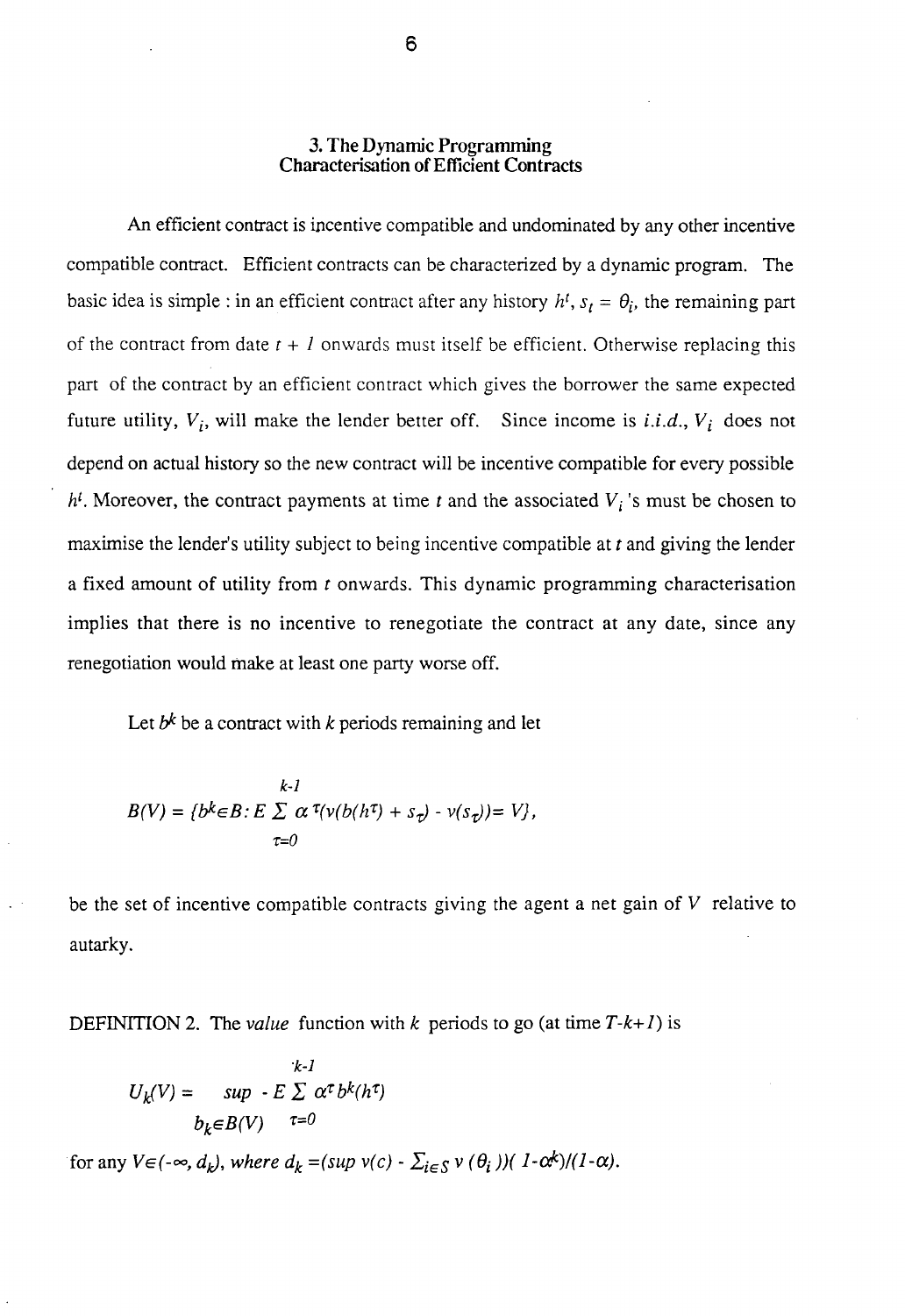For  $T = \infty$  the value function, which is independent of time, is denoted  $U_*(V)$ . The value function gives the most utility the lender can achieve when the borrower gets a net utility gain of *V*.  $U_k(V)$  is not defined to the right of  $d_k$ . However, let  $U_k(V) = -\infty$ for  $V \ge d_k$  so each  $U_k$  is defined on the common interval  $( - \infty, d_{\infty} )$  and takes values in the extended reals.

DEFINITION 3. For any function  $U : (-\infty, d_{\infty}) \rightarrow \mathbb{R}$  <sup>1</sup> $\cup$ {- $\infty$ } the *one-step operator L* satisfies

$$
L(U)(V) = \sup \sum_{i \in S} \pi_i(\cdot b_i + \alpha U(V_i)),
$$
  

$$
(b_i, V_i)_{i \in S} \in \Lambda(V)
$$

$$
\Lambda(V) = \{ (b_i, V_i)_{i \in S} : b_i \in (a - \theta_i, \infty), V_i \in (-\infty, d_{\infty}) : \sum_{i \in S} \pi_i (v(b_i + \theta_i) - v(\theta_i) + \alpha V_i) = V, \n v(b_i + \theta_i) + \alpha V_i \ge v(b_j + \theta_i) + \alpha V_j \text{ for all } i, j \}.
$$

For  $k \geq 1$  the one-step operator *L* defines the value functions recursively through the optimality equation

$$
U_k(V) = L(U_{k-1}) (V). \tag{2}
$$

It is proved in Lemma 1 (Appendix). In the finite horizon problem  $U_k$  is found by backwards induction, starting with  $U_0(V) = 0$  while  $U_*$  is a fixed point of L.

It would be helpful for both analytical and computional reasons to know if  $U_* = \lim_{k \to \infty} U_k$ . To use standard arguements it will be necessary to restrict the space of functions. There are natural bounds on  $U_k$ . It is at least as good as the (incentive compatible) contract which pays a constant amount  $y_k$  at all dates, where  $y_k$  satisfies  $\sum_{i \in S} \pi_i (v(y_k + \theta_i) - v(\theta_i)) (1 - \alpha^k)/(1 - \alpha) = V$ . But it is no better than the unconstrained first best contract which pays  $c_k$ -  $s_t$  at all dates, where  $c_k$  satisfies  $\sum_{i \in S} \pi_i (v(c_k) - v(\theta_i))$ (1 - $\alpha^k$ / $(l - \alpha) = V$ . Thus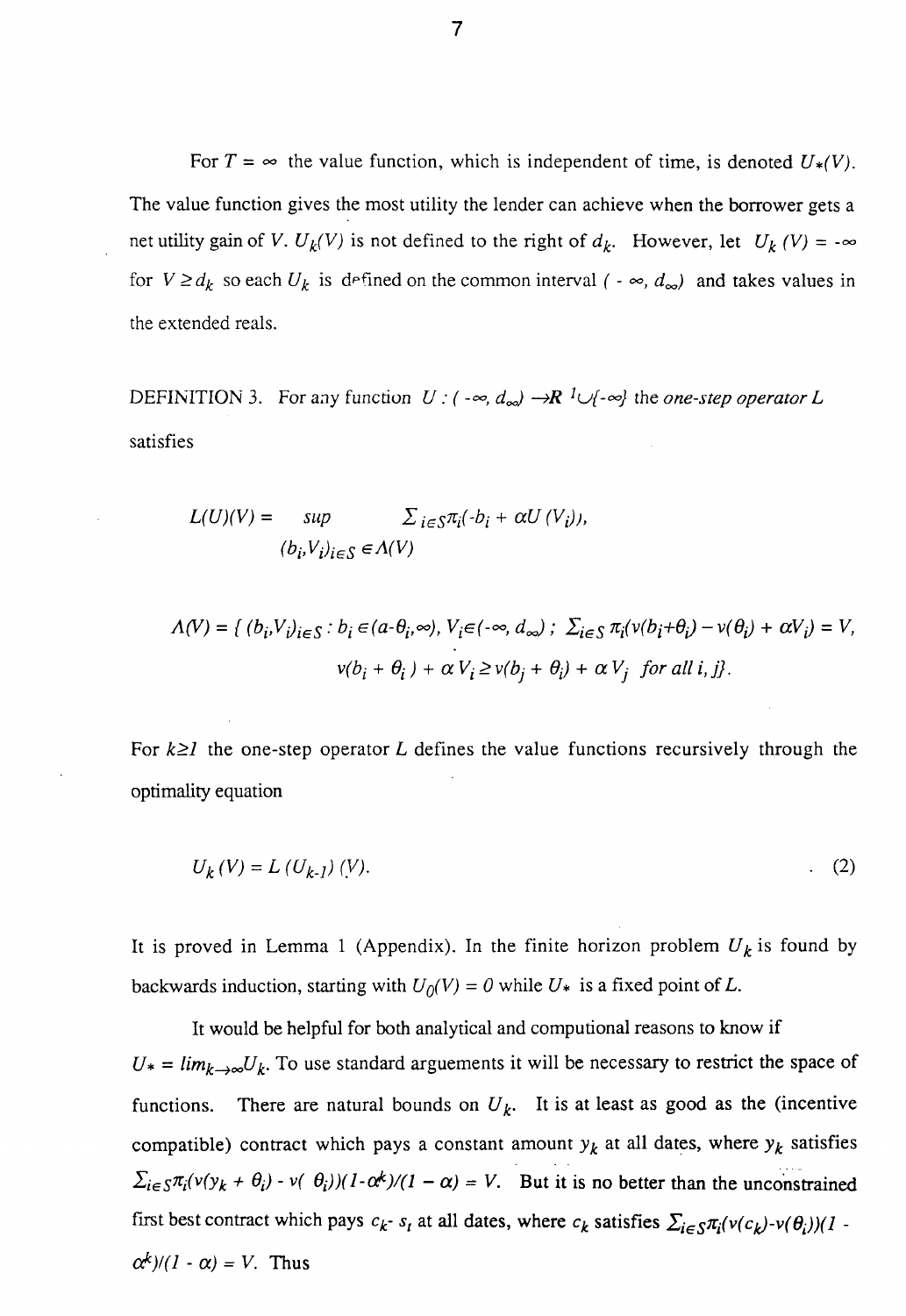$$
-(I - \alpha^{k}) y_{k} / (I - \alpha) \le U_{k}(V) \le (I - \alpha^{k}) \sum_{i \in S} \pi_{i}(\theta_{i} - c_{k}) / (I - \alpha)
$$
\n(3)

$$
-y_{\infty}/(1-\alpha) \le U_*(V) \le \sum_{i \in S} \pi_i(\theta_i - c_{\infty})/(1-\alpha). \tag{4}
$$

These bounds tie down  $U_k$  quite tightly. If  $a = -\infty$  then  $\lim_{V \to -\infty} U_k(V) = \infty$ , while it is finite if  $a > -\infty$ . Similarly  $\lim U_k(V) = -\infty$  as  $V \rightarrow d_k$ . This is depicted in Figure 1.

Let F be the space of continuous functions on  $(-\infty, d_{\infty})$  lying between the bounds in  $(4)$ . It is complete in supremum metric (Lemma 2) and by standard arguments L is a contraction in *F*. So  $U^*$  is the unique fixed point of *L* in *F* and for any  $U \in F$ ,  $\lim_{k\to\infty} L^k(U) = U^*$ . To show that  $U^*$  is the limit of the finite horizon value functions is not straightforward as  $U_k \notin F$ . Nevertheless Lemma 3 shows  $\lim_{k \to \infty} U_k$  is a fixed point of L and since the limit belongs to *F* (take limits in (3)) it follows that  $\lim_{k\to\infty}U_k = U^*$ .

#### 4. The Efficient Contract

To calculate the efficient contract it is necessary to solve the prgramming problem defined by equation (2). It is straightforward to see that  $U_I(V)$  is strictly concave, therefore we will invoke the induction hypothesis and assume  $U_{k}$ *<sub>l</sub>*(V) is strictly concave too. Standard arguments then imply that there exists a unique solution to equation (2). To proceed rewrite equation (1) as  $C_{i,j} = v(b_i + \theta_i) - v(b_j + \theta_i) + \alpha(V_i - V_j) \ge 0$ . It assumes the borrower wishes to report the true income  $\theta_i$  rather than the false income  $\theta_i$ . Since v is concave, if the local constraints  $C_{i,i-1} \ge 0$  and  $C_{i,i+1} \ge 0$  hold for each  $i \in S$  then the global constraints  $C_{i,j} \ge 0$  hold for each  $i, j \in S^3$ . It follows from the concavity of v and adding  $C_{i,i-1} \ge 0$  and  $C_{i-1,i} \ge 0$  that  $b_{i-1} \ge b_i$  and  $V_i \ge V_{i-1}$ . Thus in low income states more is borrowed at the cost of lower future utility. In Lemma 4 it is shown that the local upward incentive compatibility constraints,  $C_{i,i+1} \ge 0$ , never bind but the local downward incentive compatibility constraints,  $C_{i,i} \geq 0$ , always do, and the solution has coinsurance, that is  $-b_i + \alpha U(V_i) \geq b_{i-1} + \alpha U(V_{i-1})$  and  $v(b_i + \theta_i) + \alpha V_i > v(b_{i-1} + \theta_{i-1}) + \alpha V_{i-1}$ . Under Assumption 1 it is then possible to complete the induction argument by showing that  $U_k$  is also strictly concave.

 $\overline{ }$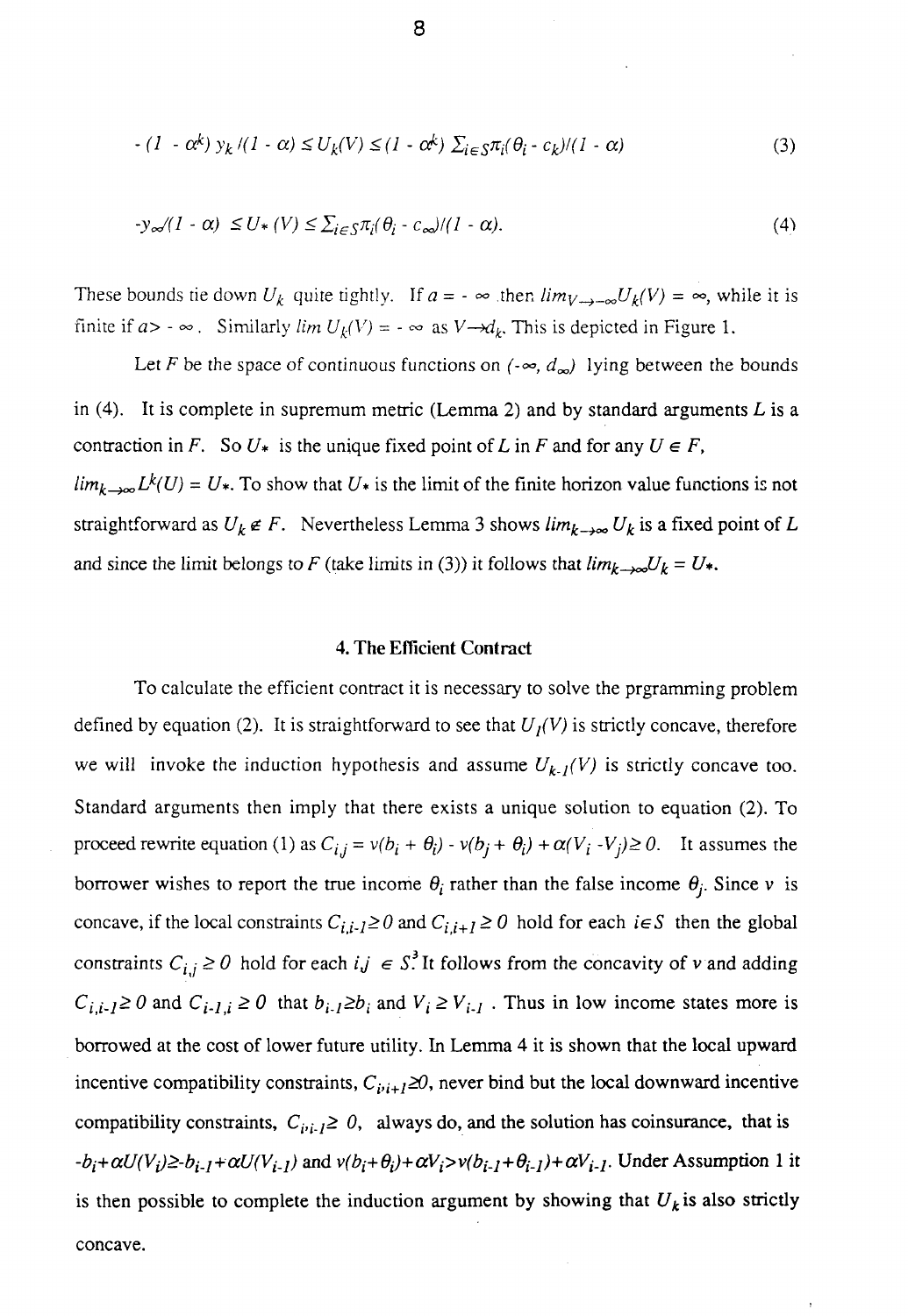PROPOSTION 1. *Uk(V) is decreasing, strictly concave and continuously differentiable on (-* $\infty$ ,  $d_k$ ) and U\* (V) is decreasing, concave and continuously differentiable on (- $\infty$ ,  $d_{\infty}$ ).

Letting  $\lambda$ ,  $(\mu_i)_{i \in S}$ , be the multipliers associated with the respective constraints  $\alpha_i$  (*v*( $b_i + \theta_j$ ) - *v*( $\theta_i$ ) +  $\alpha V_i$ ) = *V*,  $C_{i,i-1} \ge \theta$ , the first order conditions

$$
\pi_i(I - \lambda v'(b_i + \theta_i)) = \mu_i v'(b_i + \theta_i) - \mu_{i+1} v'(b_i + \theta_{i+1})
$$
\n<sup>(5)</sup>

$$
\pi_i(U_{k-1}'(V_i)+\lambda) = \mu_{i+1} - \mu_i \tag{6}
$$

for  $i=2,3,...,S$ , where  $\mu_1 = \mu_{S+1} = 0$ , are both necessary and sufficient. There is also an envelope condition

$$
U_k'(V) = -\lambda. \tag{7}
$$

Since *V* incorporates all the information necessary to calculate  $(b_i, V_i)_{i \in S}$ , and  $U_k(V)$ is strictly concave the efficient contract can be determined recursively using equations (5), (6) and (7) starting with the intitial value *Vo.* It is unique and coinsures both borrower and lender (Lemma 4). These results are summarized by Proposition 2:

PROPOSTION 2. *For any T there exists a unique efficient coinsurance contract such that after any history*  $b_i \leq b_{i-1}$ *,*  $V_i \geq V_{i-1}$ *, i=2,3,...,S.* The local upward incentive compatibility *constraints never bind but the local downward incentive compatibility constraints always do.*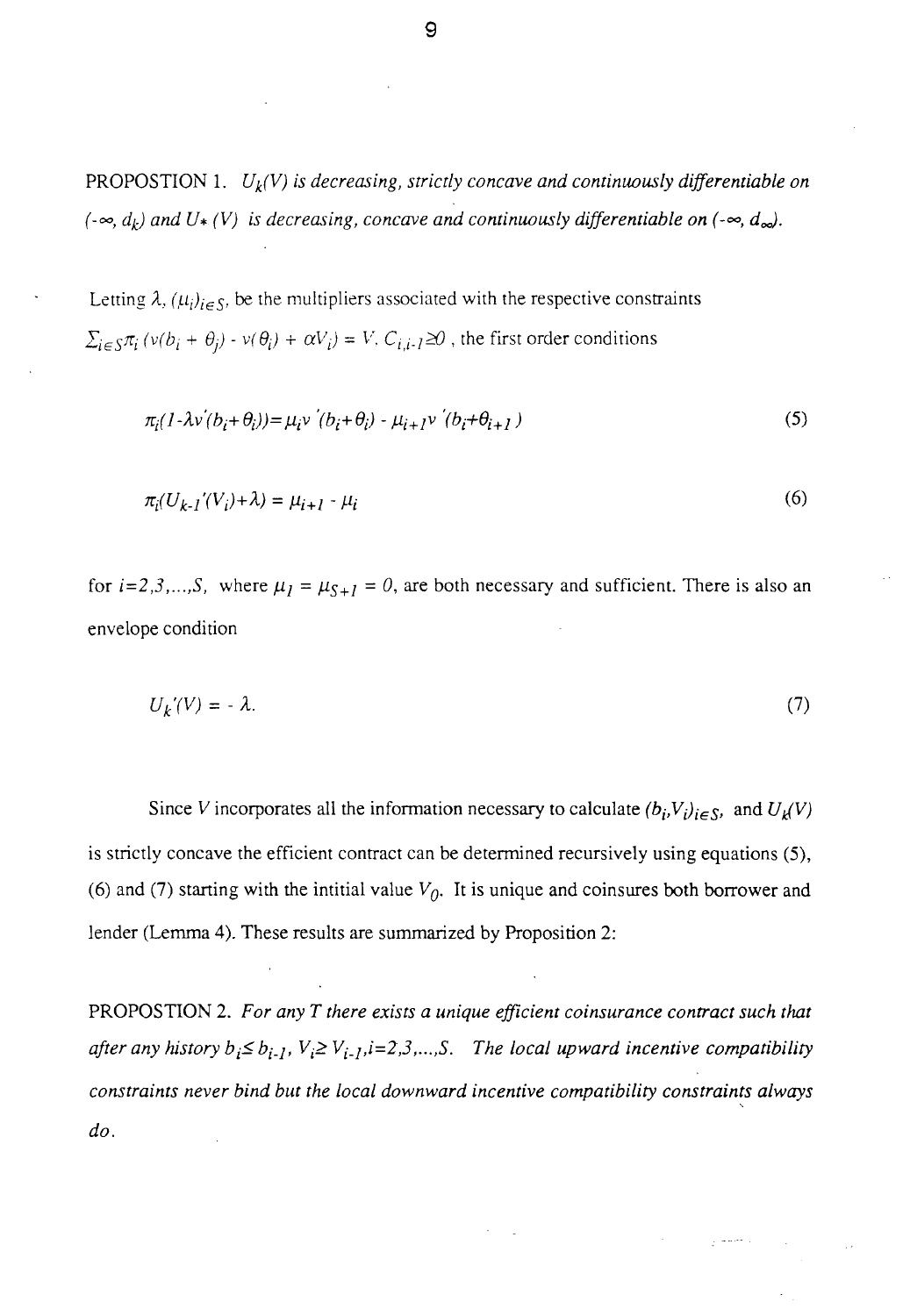#### 5. The Infinite Horizon Contract.

One way to increase the borrower's utility by a unit is to increase every  $V_i$  by a factor of  $1/\alpha$  and keep every  $b_i$  constant. Such a change preserves incentive compatibility at a cost to the lender of  $\Sigma_{i \in S} \pi_i U_{k-i'}(V_i)$ . By the envelope theorem this is locally as good a way to increase *V* as any other and so is equal to  $U_k'(V)$ . Viewed as a stochastic process *Uk'(V)* is a martingale, and using the martingale convergence theorem,

# PROPOSITION 3. If  $T = \infty$ ,  $V_t$  converges to  $-\infty$  almost surely.

Intuitively the advantage of having a history dependent contract stems from using future utility, the  $V_i$ 's, as inducements to truth-telling. To do this the  $V_i$ 's must be different. Since  $U_*$  is concave this is costly because the lender's future utility falls as the dispersion of the  $V_i$ 's increases. To obtain incentive compatibility when V is close to  $d_{\infty}$  is very costly while if *V* is arbitrarily negative  $U_*$  is nearly flat and the cost is comparatively small. A contract in which *V* declines over time can induce the borrower to tell the truth by using large variability in future utility and at the same time smooth consumption in the initial periods.

Since *V* tends to decline the borrower's incentive to abide by the contract also declines. Therefore, in the next section we examine self-enforcing contracts in which the borrower never has an incentive to renege.

### 6. Self-Enforcing Loan, Contracts

Assuming the contract is legally enforceable helps to determine its long-run properties but there are certainly circumstances in which either borrower or lender can renege without legal penalty. An obvious example is international loans where the debtor country can often repudiate its debt without incurring legal sanctions. An efficient contract must take this possibility into account. What is less clear is whether or not the contract might terminate before the last date *T.*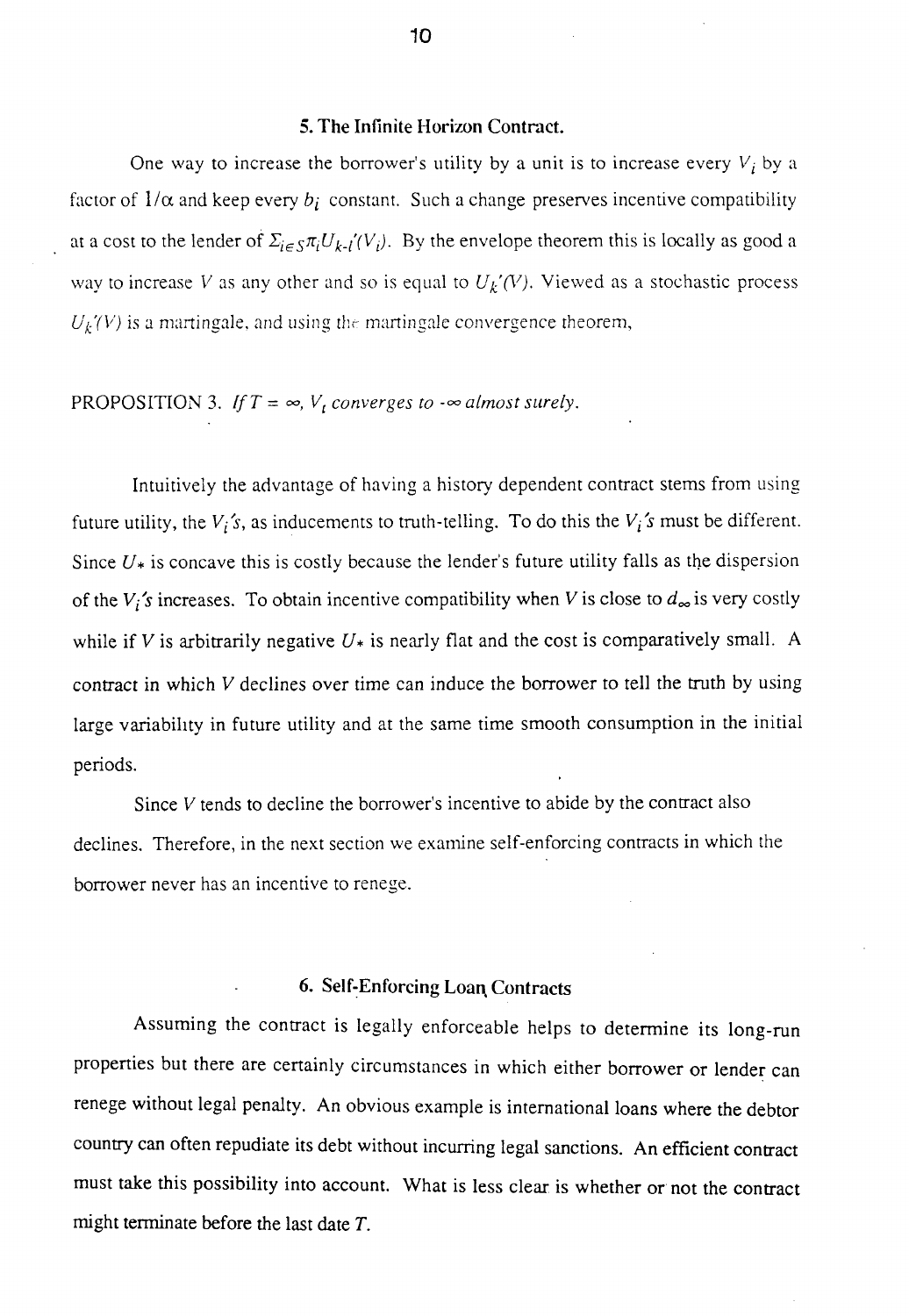Suppose only the borrower can renege but has no outside opportunities. To prevent him from reneging after he has observed his income the contract must satisfy for all  $i \in S$ 

$$
v(b_i + \theta_i) + \alpha V_i \le v(\theta_i). \tag{8}
$$

This *ex post* constraint also implies that the corresponding *ex ante* constraint holds. The efficient contract is found by adding (8) to the definition of the one step operator, *L.*

We shall show the efficient contract never terminates. A contract terminates if payments are always zero after some particular history (though we consider only histories after which at least two periods remain since zero payments in die final period in all states is quite possible). Suppose to the contrary that the contract does terminate at some point. Consider reducing the payment in state S from zero by a small amount  $\Delta b_S$  and increasing all payments next period by  $\Delta b$  so that

$$
v(-\Delta b_S + \theta_S) + \alpha \Sigma_{i \in S} \pi_i v(\Delta b + \theta_i) = v(\theta_S) + \alpha \Sigma_{i \in S} \pi_i v(\theta_i).
$$

By the concavity of v this change is incentive compatible and it satisfies (8). If  $\Delta b<sub>S</sub>$  is small enough  $\Delta b_S/\Delta b \approx \alpha \Sigma_i \epsilon_S \pi_i v'(\theta_i)/v'(\theta_S) > \alpha$ , so the gain to the lender is  $\pi_{S}(\Delta b_{S} - \alpha \Delta b) > 0.$ 

Thus the change improves the lender's utility and leaves the borrower's utility constant. Hence by the principle of optimality the termination could not be part of an efficient contract.

PROPOSITION 4. *If the borrower can renege and has no outside opportunities then an efficient contract will not terminate.*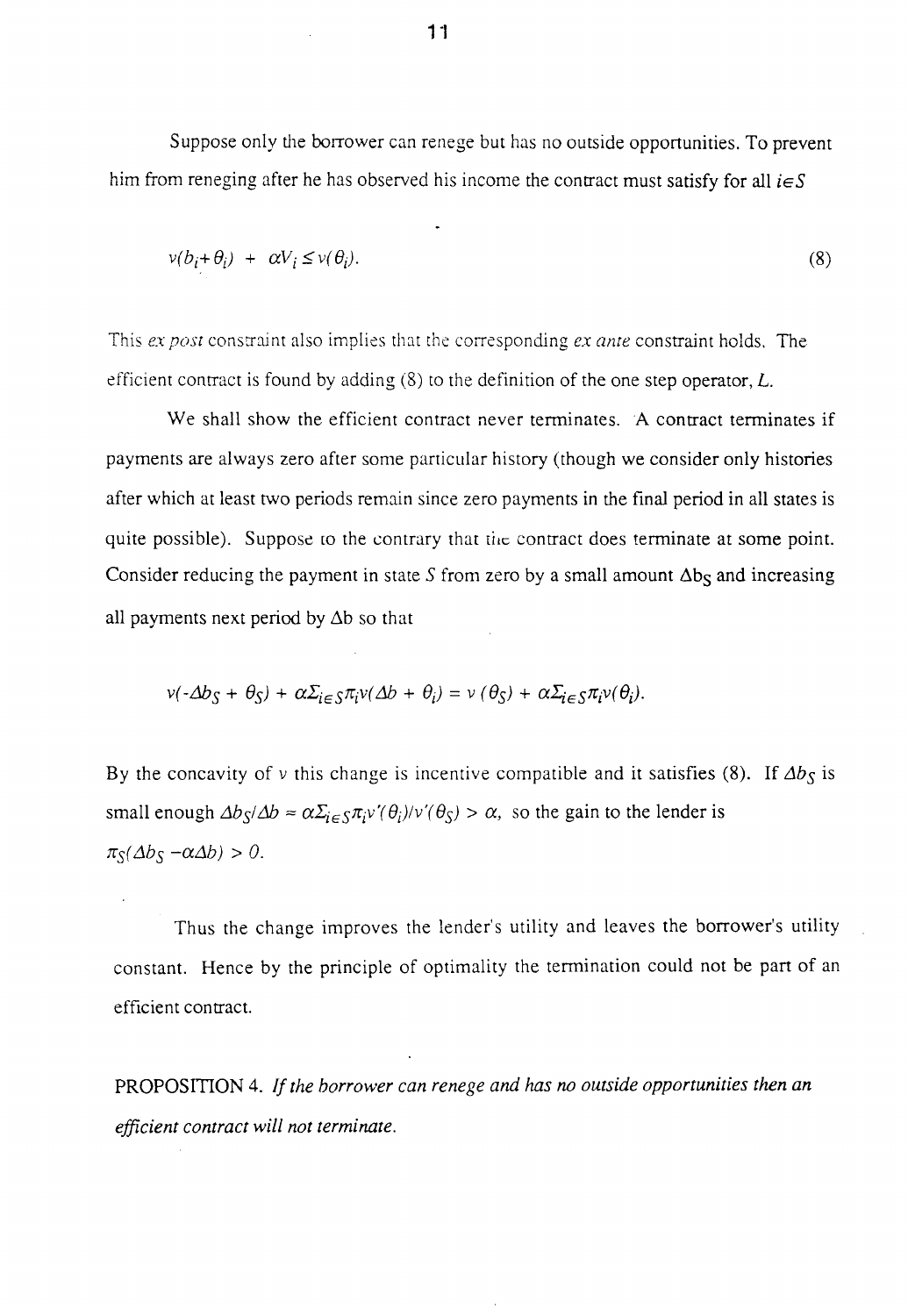#### 7. The Efficient Contract for Large Discount Factors.

In repeated hidden-action models the first-best utilities can be approached as the discount factor gets close to unity. Radner [9] uses a statistical approach based on a contract which penalises the agent periodically if his record fails a review test. Fudenberg, Holmstrom and Milgrom [3] use the idea that the agent can smooth his own consumption by borrowing and saving at a fixed rate of interest equal to the rate of time preference. While neither of these contracts is generally second-best efficient, they are good enough in the limit.

It is, however, simple to prove directly that the second-best Pareto-frontier converges to the first-best frontier<sup>4</sup>. To keep utility bounded multiply by  $(I - \alpha)$ . Let  $V_i^{\alpha}$ be the borrower's normalised discounted future utility and  $U^{\alpha}(V_i^{\alpha})$  the corresponding utility of the lender. For any given *V* the first-best contract gives the lender an expected return of  $-\Sigma_{i \in S} \pi_i b_i^*$ , where  $v(b_i^* + \theta_i) = V$  for all i $\in S$ . It is necessary to show  $\lim_{\alpha \to 1} U^{\alpha}(V) = -\sum_{i \in S} \pi_i b_i^*$ . Consider a contract which pays  $b_i^*$  in the first period, satisfies the downward incentive constraints with equality and is efficient thereafter. Because it is incentive compatible it cannot offer more utility than the efficient contract:  $U^{\alpha}(V) \ge \sum_{i \in S} \pi_i b_i^* + (\alpha/(I-\alpha))\sum_{i \in S} \pi_i h_{\alpha}(V_i^{\alpha})$ , where  $h_{\alpha}(V_i^{\alpha}) = U^{\alpha}(V_i^{\alpha}) - U^{\alpha}(V)$ . So it is necessary to show that  $(\alpha/(1-\alpha))\Sigma_{i\in S}\pi_i h_\alpha(V_i^\alpha) \to 0$  as  $\alpha \to 1$ .

PROPOSITION 5. For given V, as  $\alpha \rightarrow l$  the utility of the lender from the efficient *contract tends to the first-best level.*

The intuition is straightforward: for  $\alpha$  close to unity incentive compatibility can be attained by a small divergence in the  $V_i^{\alpha'}s$ . The cost of this divergence is  $\sum_{i \in S} \pi_i h_{\alpha}(V_i^{\alpha})$ which is positive because  $U^{\alpha}$  is concave. It goes to zero faster than  $\alpha$  goes to unity because  $U^{\alpha}$  is differentiable and hence locally linear.

**12**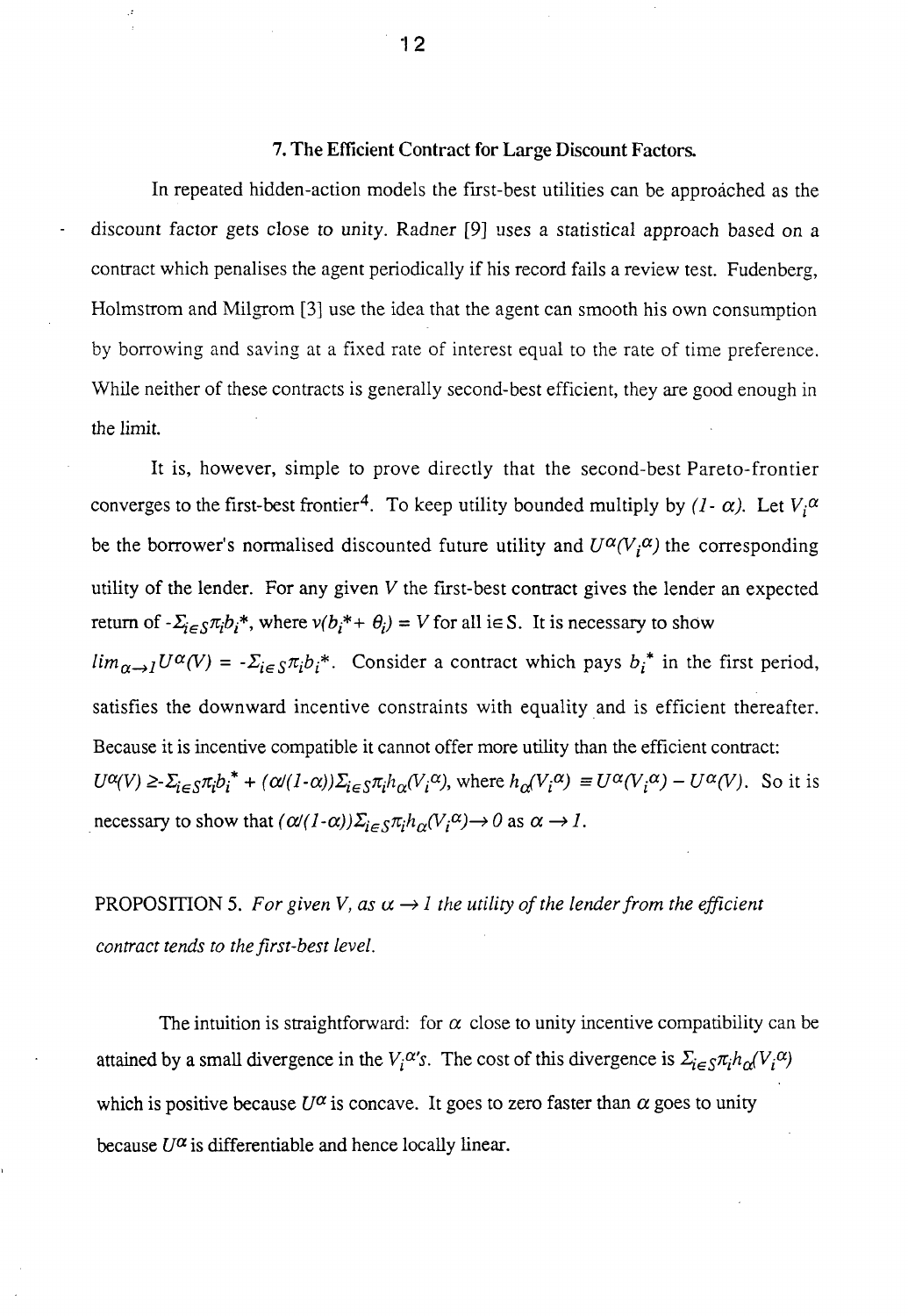By the convergence of the finite horizon value functions to the infinite horizon value functions (Lemma  $2 \& 3$ ) we have

COROLLARY. For given V, and any  $\varepsilon > 0$ , there is an  $\alpha'$  and a T' such that  $U_T^{\alpha}(V)$  $\geq \sum_{i \in S} \pi_i b_i^*$  -  $\varepsilon$  for  $T > T'$ ,  $\alpha > \alpha'$ .

By Proposition 3, the efficient contract cannot converge uniformly to the first-best (constant consumption) contract. Nevertheless pointwise convergence can be proved:

PROPOSITION 6. For any history h<sup>t</sup> the efficient contract payments converge to their *first-best levels as*  $\alpha \rightarrow l$ .

### **8. Constant Absolute Risk Aversion**

A special case of Assumption 1 is the constant absolute risk aversion utility function  $v(c) = -exp(-Rc)$  where  $v: (-\infty, \infty) \rightarrow (-\infty, 0)$ . With an infinite time horizon the efficient contract has a particularly simple form.

PROPOSITION 7. If  $T = \infty$  and  $v(c) = -exp(-Rc)$  then at the optimum  $exp(-Rb_i) = -a_iV$ ,  $V_i = d_i V$ , where the  $a_i$  and  $d_i$ 's are constant satisfying  $a_i \ge a_{i-1} \ge 0, d_{i-1} \ge d_i \ge 0$ ;  $\Sigma_{i \in S} \pi_i d_i^{-1} = I$ ,  $\sum_{i \in S} \pi_i a_i^{-1} = \sum_{i \in S} \pi_i c_i / (1 - \alpha)$ , and  $U^*(V) = R^{-1} (1 - \alpha)^{-1}$  {log(-V) +  $\sum_{i \in S} \pi_i \log a_i$  $+ \alpha (1-\alpha)^{-1} \Sigma_{i \in S} \pi_i log d_i$ .

Payments depend on the number of times each state occurs but not on the order in which they occur. So if  $\tau_j$  is the number of times state *j* occurs in the history  $h^t$  and  $V_o$  is the borrower's initial utility gain, then from Proposition 7 the payment in state *i* at date  $t+1$  is

$$
b(h^t, \theta_i) = -R^{-1} \{ \log a_i + \Sigma_{j \in S} \tau_j \log d_j + \log ( -V_o) \}.
$$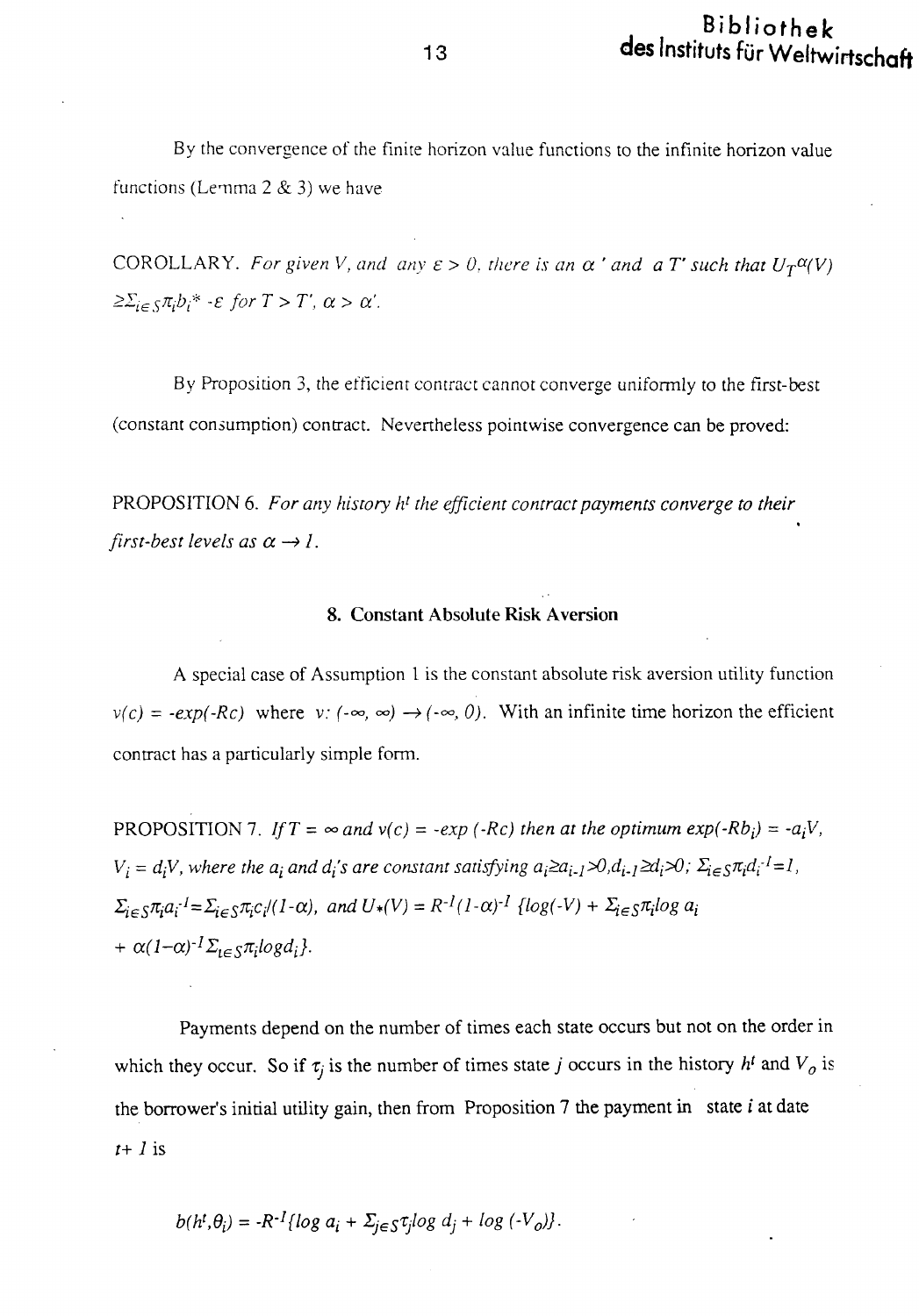Not only do repayments tend to infinity almost surely, but expected repayments rise each period, becoming arbitrarily large.

Suppose that at some date state *j* is announced instead of state *i, j < i,* so an extra payment is received from the lender. Because the order of announcement doesn't matter, this can be corrected at a later date by announcing  $i$  instead of  $j$ . In the meantime the borrower will be paying back more than he otherwise would, and so an implicit rate of interest between states *i* and *j* is

 $r_{ij} = -\log(d_i/d_j) / \log(d_i/d_j)$ 

istattatta<br>Besinsticus (Dr. Wstan<sub>tt</sub>orige)

where  $0 \le r_{ij} \lt (l-\alpha)/\alpha$ . It must be positive to ensure incentive compatibility and less than the rate of time preference to allow the borrower to shed risk: he borrows cheaply but earns a low rate of return on savings. The interest rate is constant because of the absence of income effects (see also Fudenberg, Holmstrom and Milgrom [3]). In the limit as  $\alpha \rightarrow l$ each  $r_{ij}\rightarrow 0$  so consumption risk can be eliminated (Yaari [11]). These results are summarised by

PROPOSITION 8. If  $T = \infty$  and  $v(c) = -exp(-Rc)$  then (i) there are S-1 implicit rates of *interest;*  $0 \le r_{ij} < (1-\alpha)/\alpha$ , for each  $i, j \in S$ ; (ii) expected repayments increase over time and *(iii) repayments become positive in every state with probability one.* 

**14**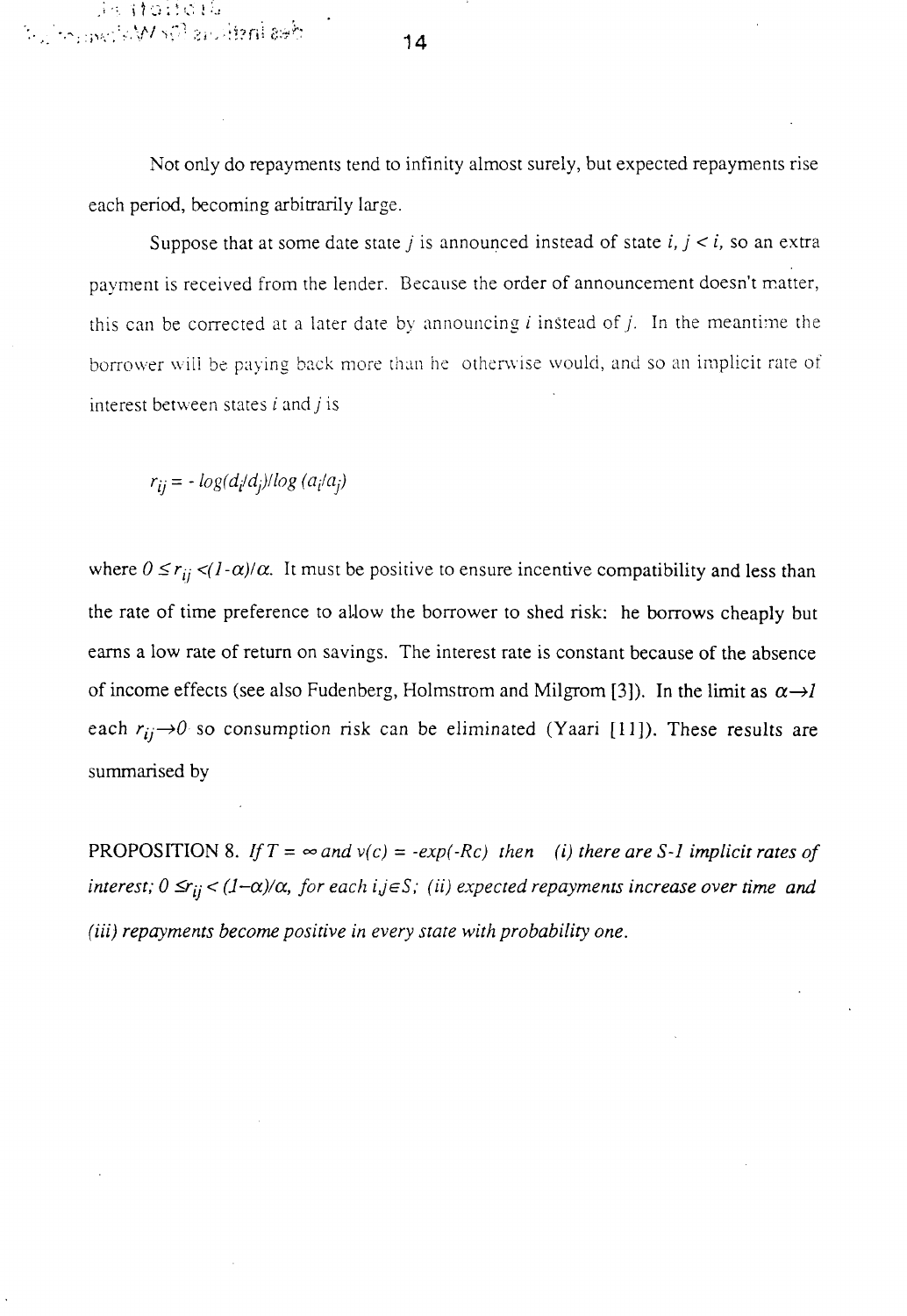# Appendix

LEMMA 1.  $U_k(V)=L(U_{k-1})(V)$  for  $V \in (-\infty,d_\infty)$ .

*Proof.* (i) We first show  $U_k(V) \leq L(U_{k-1})(V)$ . Define

$$
L{l}b^{k} = -E\sum_{\tau=0}^{k-1} \alpha^{\tau}b(h^{\tau}), \qquad U[b^{k}:h^{t}] = -E[\sum_{\tau=t+1}^k \alpha^{\tau-t-1}b(h^{\tau}):h^{t}]
$$

is the net gain to the lender from the contract  $b^k$  and  $U[b^k:h^l]$  is the net gain after the history *H.* Define *V[b^]* and *V[b<sup>k</sup> :hc ]* analogously.

So for any *V* ( $-\infty$ , $d_{\infty}$ ) and any  $b^k \in B(V)$ ,  $U[b^k] = \sum_{i \in S} \pi_i(-b_i + U[b^k: s_0 = \theta_i])$ . Then by the definition of  $U_{k-1}$ ,  $U[b^k: s_0] \leq U_{k-1}(V[b^k: s_0])$  and since  $(b_i, V[b^k: s_0 = \theta_i])_{i \in S} \in \Lambda(V)$ ,  $\sum_{i \in S} \pi_i(-b_i + U_{k-1}(V[b^k: s_0 = \theta_i]) \le L(U_{k-1})(V[b^k])$ . Therefore taking the supremum over all  $b^k \in B(V)$ ,  $U_k(V) = \sup U[b^k] \leq L(U_{k-1})(V)$ .

*(ii)* We now show  $U_k(V) \geq L(U_{k-1})(V)$ . There exists some  $(\beta_i, \vartheta_i)_{i \in S} \in \Lambda(V)$  and  $\epsilon$ >0 such that  $\sum_{i\in S}\pi_i(-\beta_i+\alpha U_{k-1}(\vartheta_i))\geq L(U_{k-1})(V)$ - $\epsilon$  for any  $V\epsilon(-\infty, d_{\infty})$ . Equally  $U[b^k: s_0 = \theta_i] \ge U_{k-1}(\theta_i)$ - $\varepsilon$ , where  $[b^k: s_0 = \theta_i] \in B(\theta_i)$ . Let  $\beta^k$  be the contract which pays  $\beta_i$  in the first period and follows  $[b^k: s_0 = \theta_i]$  thereafter. Since income is *i.i.d.*  $\beta^k \in B(V[\beta^k])$ . So  $U[\beta^k] \ge \sum_{i \in S} (-\beta_i + \alpha U_{k-1}(\vartheta_i)) - \alpha \varepsilon \ge L(U_{k-1}) - (1 + \alpha)\varepsilon$ . Since  $\varepsilon$  is arbitrary, taking the supremum over all  $b^k \in B(V)$ ,  $U_k(V) \geq L(U_{k-1})(V)$ .

LEMMA 2. *F is complete in the supremum metric.*

*Proof.* It suffices to show the gap between the bounds in (4) is itself bounded. Since  $\nu$  is increasing and  $\sum_{i \in S} \pi_i v(y_\infty + \theta_i) = v(c_\infty)$ , for given *V*,  $y_\infty + \theta_i \le c_\infty$  and so  $y_\infty + \theta_i + \theta_i$  $\leq y_{\infty} + \theta_s + \theta_l \leq c_{\infty} + \theta_s$ . Thus  $y_{\infty} + \theta_i - c_{\infty} \leq \theta_s - \theta_l$  and therefore it must be the case that  $y_{\infty} + \sum_{i \in S} \pi_i(\theta_i - c_{\infty})/(1-\alpha) \leq (\theta_S - \theta_I)/(1-\alpha).$ 

LEMMA 3.  $Lim_{k\rightarrow\infty}U_k=L(Lim_{k\rightarrow\infty}U_k)$ .

*Proof.* Define  $U_{\infty} = Lim_k \rightarrow \infty} U_k$ . It is obvious the lender can do at least as well in  $k+1$ periods as he can in *k* periods. So for any *V*,  $U_0 \leq L U_0 \leq L^2 U_0 \leq \ldots \leq L^k U_0 \leq \ldots \leq U_\infty$ . Hence  $L^{k+l}U_0 \leq LU_\infty$  and taking limits  $U_\infty \leq LU_\infty$ . Again since  $L(L^kU_0) \leq U_\infty$  $\sum_{i \in S} (b_i + \alpha L^k U_0(V_i)) \le U_{\infty}(V)$  for any  $(b_i, V_i)_{i \in S} \in A(V)$ . So taking limits  $\sum_{i \in S} \pi_i(-b_i+\alpha U_{\infty}(V_i)) \leq U_{\infty}(V)$  and taking the supremum,  $LU_{\infty}(V) \leq U_{\infty}(V)$ .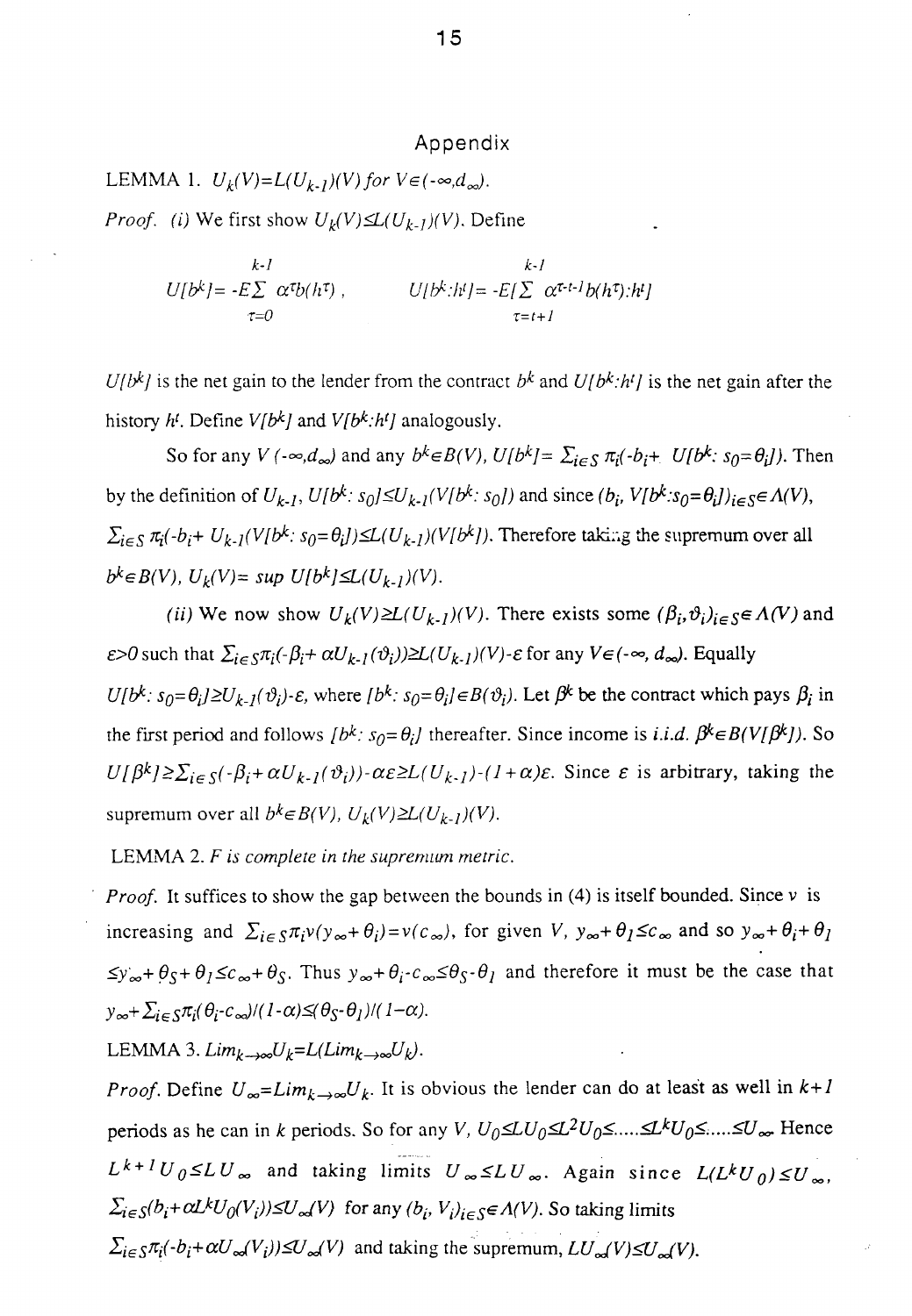LEMMA 4. Assuming  $U_{k,l}(V)$  is strictly concave, at the solution to (2): (i) the local

*downward incentive compatibilty constraints always bind, (ii) there is coinsurance, i.e.*  $-b_i+\alpha U(V_i)\geq b_{i-1}+\alpha U(V_{i-1})$  and  $v(b_i+\theta_i)+\alpha V_i>v(b_{i-1}+\theta_{i-1})+\alpha V_{i-1}$ , (iii) the local upward *incentive compatibility constraints never bind.*

*Proof. (i)* It is first shown that  $C_{i,i-1}=0$ . Suppose not. Then  $V_i>V_{i-1}$  for some i and consider changing  $(b_i, V_i)_{i \in S}$ ,as follows: keep  $V_I$  fixed and reduce  $V_2$  until  $C_{2,I}$ =0. Next reduce  $V_3$  until  $C_{3,2}=0$ , and so on, until  $C_{i,i}$ *-j*=0 for all i. Add the necessary constant to each  $V_i$  to leave  $EV_i$  unchanged overall. Each  $(V_i-V_{i-1})$  has been reduced so the lender's utility is increased. Moreover the new contract offers the borrower the same utility and is incentive compatible since  $b_{i-1} \ge b_i$  for all i (these are unchanged) and together with the binding downward constraints this implies the upward constraints hold. Hence the original contract has been improved, contrary to assumption.

*(ii)* The latter follows from part *(i)*. So suppose  $-b_i + \alpha U(V_i) < -b_{i-1} + \alpha U(V_{i-1})$ . Then replacing  $b_i$  by  $b_{i-1}$  and  $V_i$  by  $V_{i-1}$  raises the lender's utility but leaves the borrower's utility unchanged. It is also incentive compatible.

*(iii)* Suppose we ignore the constraint  $b_{i-1} \ge b_i$  and the solution has  $b_i > b_{i-1}$ . Then by *(ii)*  $V_i$ < $V_{i-1}$  and replacing  $b_{i-1}$  by  $b_i$  and  $V_{i-1}$  by  $V_i$  cannot decrease the lender's utility and cannot violate incentive compatibility. But  $v(b_i+\theta_{i-1})-v(b_{i-1}+\theta_{i-1})>v(b_i+\theta_i)-v(b_{i-1}+\theta_i)$  $=\alpha(V_{i-1}-V_i)$  since v is concave. So  $v(b_i+\theta_{i-1})+\alpha V_i>v(b_{i-1}+\theta_{i-1})+\alpha V_{i-1}$  and the borrower's utility is also improved.

*Proof of Proposition* 1. It is obvious that  $U_k(V)$  is decreasing and if it is concave Lemma 1 of [2] shows that it is continuously differentiable. Assume  $U_{k-1}(V)$  is strictly concave. Consider any *V* and *V'* with the associated contracts  $(b_i, V_i)_{i \in S}$ ,  $(b_i', V_i')_{i \in S}$ . Let  $V_i^* = \delta V_i + (1-\delta)V_i'$  and define  $b_i^*$  by  $v(b_i^* + \theta_i) = \delta v(b_i + \theta_i) + (1-\delta)v(b_i' + \theta_i)$ , for  $\delta \in (0,1)$ . Then  $C_i^*{}_{i,j} = \delta C_{i,i,j} + (1 \cdot \delta) C_{i,j}{}_{i,j} + \delta v (b_{i,j} + \theta_i) + (1 \cdot \delta) v (b_{i,j} + \theta_i) - v (b_{i,j} + \theta_i)$ . By Lemma 4, at the optimum,  $C_{i}, i}$  =0 and  $C_{i}, i$ ,  $i = 0$  and since the risk premium is a decreasing function of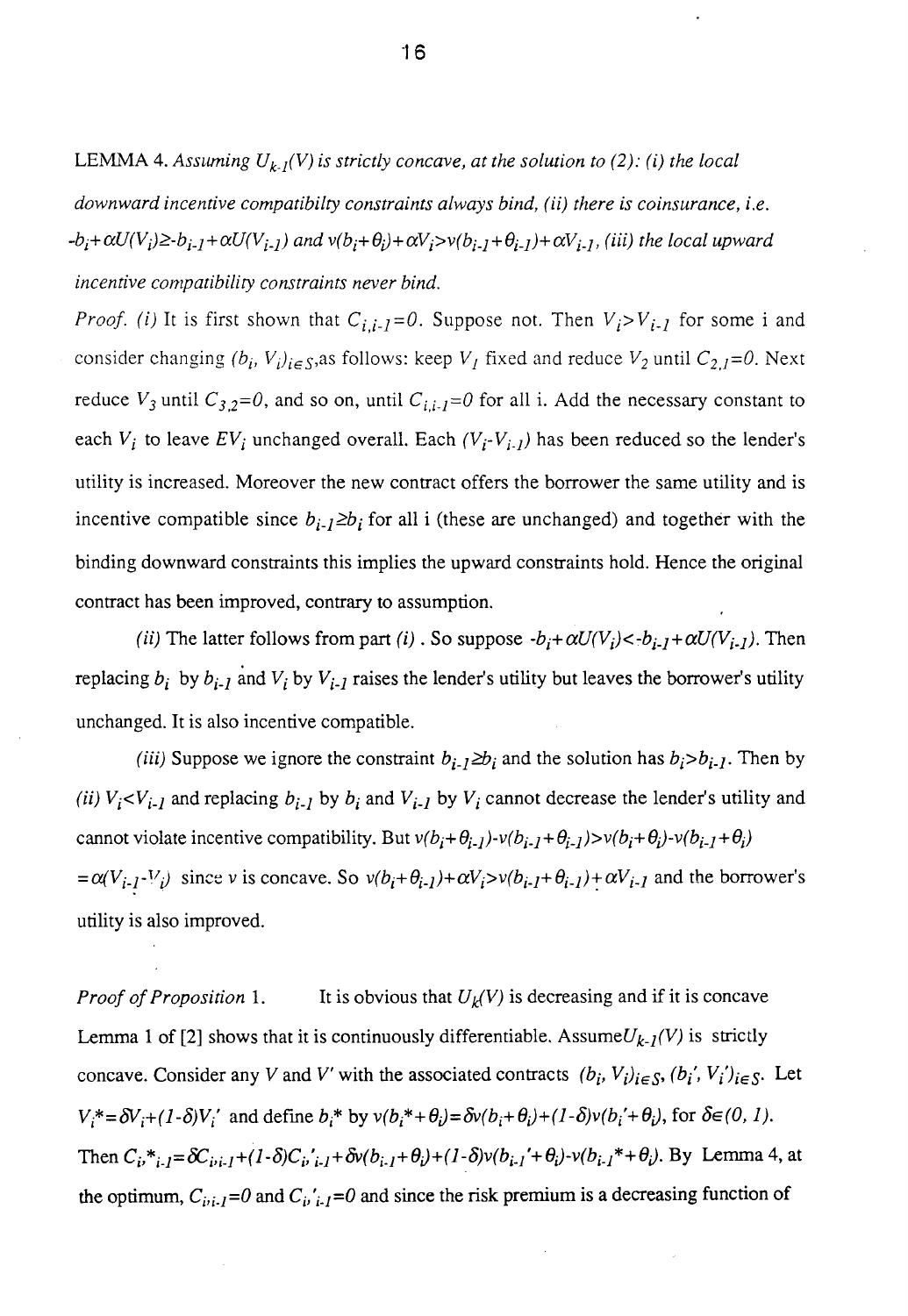income (Assumption 1) the third term is non-negative. However the contract  $(b_i^*, V_i^*)_{i \in S}$ may violate the upward incentive constraints. Nevertheless using a similar argument to that used in Lemma 4 (i) it is possible to construct a new contract from  $(b_i^*, V_i^*)_{i \in S}$  which is incentive compatible and offers both the lender and the borrower no less utility. Strict concavity then follows because it is not possible to have both  $b_i=b_i'$  and  $V_i=V_i'$  for all  $i \in S$ and  $V \neq V'$ .

*Proof of Proposition* 3. The proof proceeds in three stages.

*(i) U\*'* is a non-positive martingale. Therefore by Doob's Convergence Theorem ([4], p.204) it converges almost surely to some random variable, *R*. Since  $Lim_{c\rightarrow a}v'(c)=-\infty$ ,  $Lim_{V\to\infty}U^*=0$  and it suffices to show  $R=0$ .

*(ii)* It is shown for any  $V_t \in (-\infty, d_\infty)$  and  $\gamma \lt U^*(V_t)$ ,  $Pr\{U^*(V_{t+\tau}) \leq \gamma : V_t\} \equiv \sigma > 0$  for some  $\tau$ . Consider a sequence in which state S is repeated  $\tau$  times consecutively. Then  $U^*(V_{t+\tau}) \leq U^*(V_t)$  since  $V_s > V$  (this is tedious but straightforward to prove). Suppose no  $\tau$ exists such that  $U'(V_{t+\tau}) \leq \gamma$ . Then  $Lim_{\tau\to\infty}U^*(V_t) > \gamma$  or equivalently  $Lim_{\tau\to\infty}V_{t+\tau} < \phi$  where  $U^*(\phi) = \gamma$ , both limits exist by the concavity of  $U^*$ . Also  $Lim_{\tau \to \infty}/U^*(V_{\tau+\tau})-U^*(V_{\tau+\tau})$ /=0 and using (6) each  $\mu_i \rightarrow 0$ . By continuity of the contract in *V*, for  $V = Lim_{\tau \rightarrow \infty}V_{t+\tau}$ ,  $V_S = Lim_{\tau \to \infty} V_{t+\tau}$ , a contradiction. Thus  $\tau$  exists and the probability of the sequence is  $\pi_{\mathcal{S}}^{\tau} > 0$ .

*(iii)* If  $R \neq 0$  there must be a negative interval  $(g,h)$  such that  $Pr{Lim_{\tau\rightarrow\infty}U*'}(V_t) \in (g,h) = \xi$ for some  $\zeta > 0$ . By Egoroff's Theorem ([8], p.199) since  $U^*$  converges almost surely, for every  $\delta > 0$  and  $\epsilon > 0$  there exists an integer *n* such that  $Pr\{|U^*(V_t) - R| \leq \epsilon, t \geq n\} > 1 - \delta$ . Choosing  $\varepsilon$  small enough so that  $(U^*)^{-1}(h+\varepsilon)$  exists and letting  $\delta = \xi/2$ , then  $Pr\{U^*(V_t) \in (g-\varepsilon, h+\varepsilon), t \geq n\} > \xi/2>0$ . Let  $Pr\{U^*(V_n) \in (g-\varepsilon, h+\varepsilon)\} = \psi$ . By *(ii)* there exists a  $\sigma$  and a  $\tau$  such that a proportion  $\sigma$  of the paths will leave the interval within  $\tau$  periods. So after  $m\tau$  periods  $Pr\{U^*(V_t) \in (g \cdot \varepsilon, h+\varepsilon), t=n, n+1, \ldots, n+m\tau\} \le (1-\sigma)^m$ . So in the limit,  $Pr\{U^{\ast\prime}(V_{t}) \in (g-\varepsilon, h+\varepsilon), t \geq n\} = 0$ , a contradiction.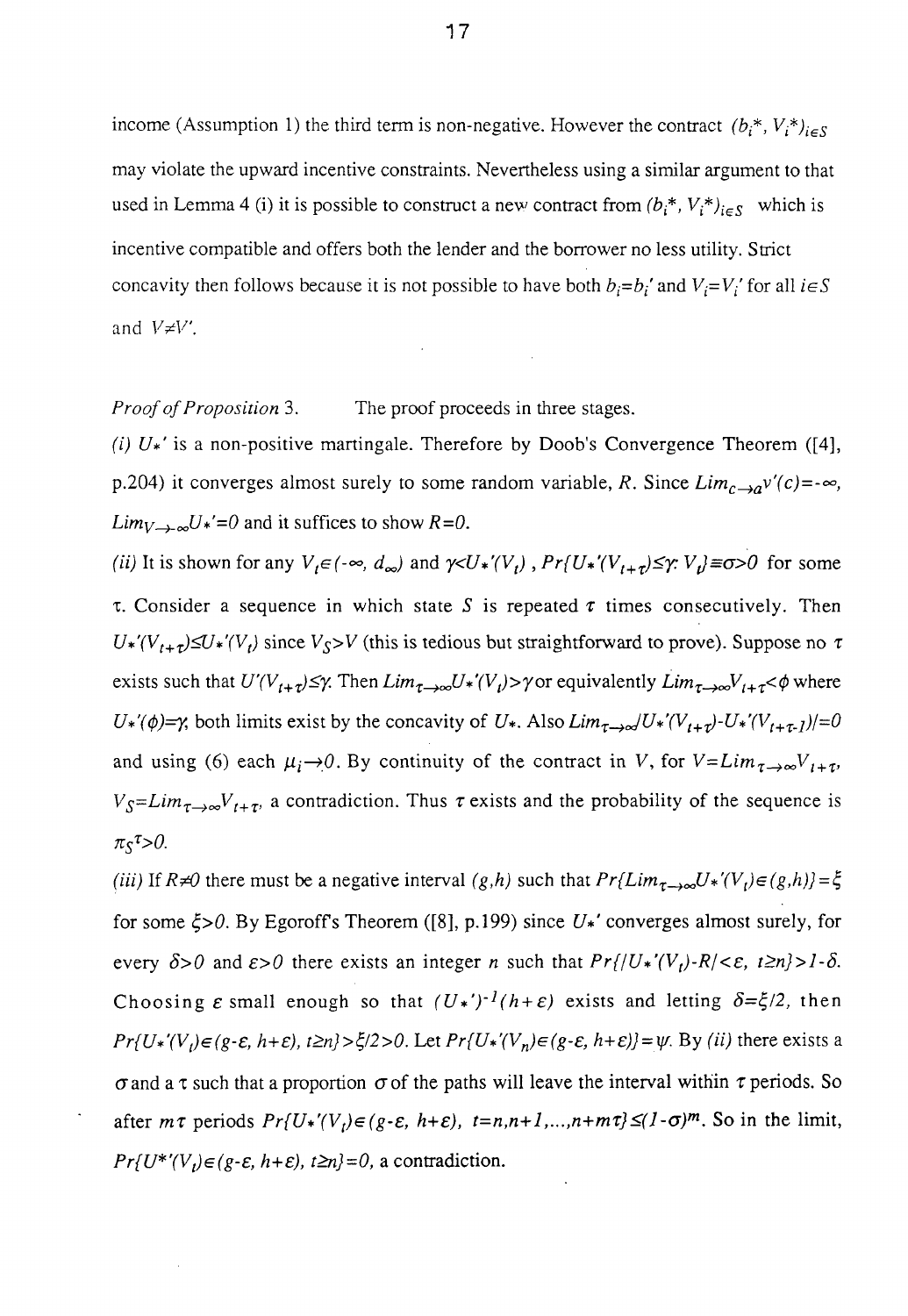*Proof of Proposition* 5. By the mean value theorem there is some  $\vartheta_i^{\alpha}$  between  $V_i^{\alpha}$ and *V* such that  $h_{\alpha}(V_i^{\alpha})=U^{\alpha}(\vartheta_i^{\alpha})(V_i^{\alpha}-V)$ . From the incentive constraints

 $V_i^{\alpha} - V_{i-1}^{\alpha} = (1 - \alpha)B_i/\alpha$  where  $B_i = v(b_{i-1}^* + \theta_i) - v(b_i^* + \theta_i)$  is a constant independent of  $\alpha$ . By feasibility  $\sum_{i \in S} \pi_i V_i^{\alpha} = V$  and it is simple but tedious to show

$$
S \qquad j+1
$$
  

$$
\alpha/(1-\alpha)\sum \pi_i h_{\alpha}(V_i^{\alpha}) = \sum \pi_i \sum \pi_j \sum B_k (U^{\alpha}(\vartheta_i^{\alpha}) - U^{\alpha}(\vartheta_j^{\alpha})).
$$
  

$$
i \in S \qquad i = 2 \quad j < i \quad k = i
$$

Clearly  $V_i^{\alpha} \rightarrow V$ , and so  $\vartheta_i^{\alpha} \rightarrow V$  for all  $i \in S$ . Letting U be the pointwise limit of  $U^{\alpha}$ , it follows from the properties of convergent concave functions that each  $U^{\alpha}(\vartheta_i^{\alpha}) \rightarrow U'(V)$ .

*Proof of Proposition* 6. For simplicity (and without loss of generality) assume there are just two states. By incentive compatibility in the first period

 $V_2^{\alpha} - V_1^{\alpha} = ((1-\alpha)/\alpha)(v(b_1^{\alpha} + \theta_2) - v(b_2^{\alpha} + \theta_2))$ . The latter bracket can be shown to be bounded, so  $V_i^{\alpha} \rightarrow V$ . Since  $U^{\alpha} (V_2^{\alpha}) \rightarrow U'(V)$ , from (5) and (6),  $v'(b_i^{\alpha} + \theta_i) \rightarrow$ 

 $-l/U'(V)=v'(b_i^*+\theta_i)$ . Therefore  $b_i^{\alpha} \rightarrow b_i^*$ . Second period payments in state j,  $b_{ij}^{\alpha}$  depends on  $V_i^{\alpha}$ , as does  $V_{ij}^{\alpha}$ . So reapplying the same arguments,  $V_{ij}^{\alpha} \rightarrow V$ ,  $b_{ij}^{\alpha} \rightarrow b_j^*$  and so on.

*Proof of Proposition* 7. The solution is clearly feasible. It is also easy to check that *U\** is a fixed point of L. The other conditions are derived directly from (5), (6) and(7).

*Proof of Proposition* 8. We take each part of the proof in turn.

*(i)* Since  $a_i \ge a_j$ , and  $d_i \le d_j$  for  $i < j$ ,  $r_{ij} \ge 0$ . As log is concave  $r_{ij} = -(log d_i - log d_i - 1)/(log a_i - log d_i - 1)$  $-(d_i - d_i)a_i/(a_i - a_{i-1})d_i = c_i a_i/\alpha d_i$ . But from (5) and (6)  $c_i a_i \leq (1 - \alpha)d_i$ . Therefore  $r_{i,i-1} < (1 - \alpha)/\alpha$ . By definition  $r_{i,i-2}$  is a convex combination of  $r_{i,i-1}$  and  $r_{i-1,i-2}$ , so  $r_{i,i-2} < (1-\alpha)/\alpha$ . Since this is true for  $i=2,3,...,S$ ,  $r_{ij} < (1-\alpha)/\alpha$  for all  $i, j \in S$ .

*(ii)* By definition expected payments change each period by

 $-R^{-1}\sum_{i\in S}\pi_ilogd_i=R^{-1}\sum_{i\in S}\pi_ilogd_i^{-1} < R^{-1}log\sum_{i\in S}\pi_i d_i^{-1}=0.$ 

*(iii)* If *t* is large  $\tau_i$  can be approximated by  $t\pi_j$  with probability one, so using the inequality in  $(ii)$  proves the result.

u).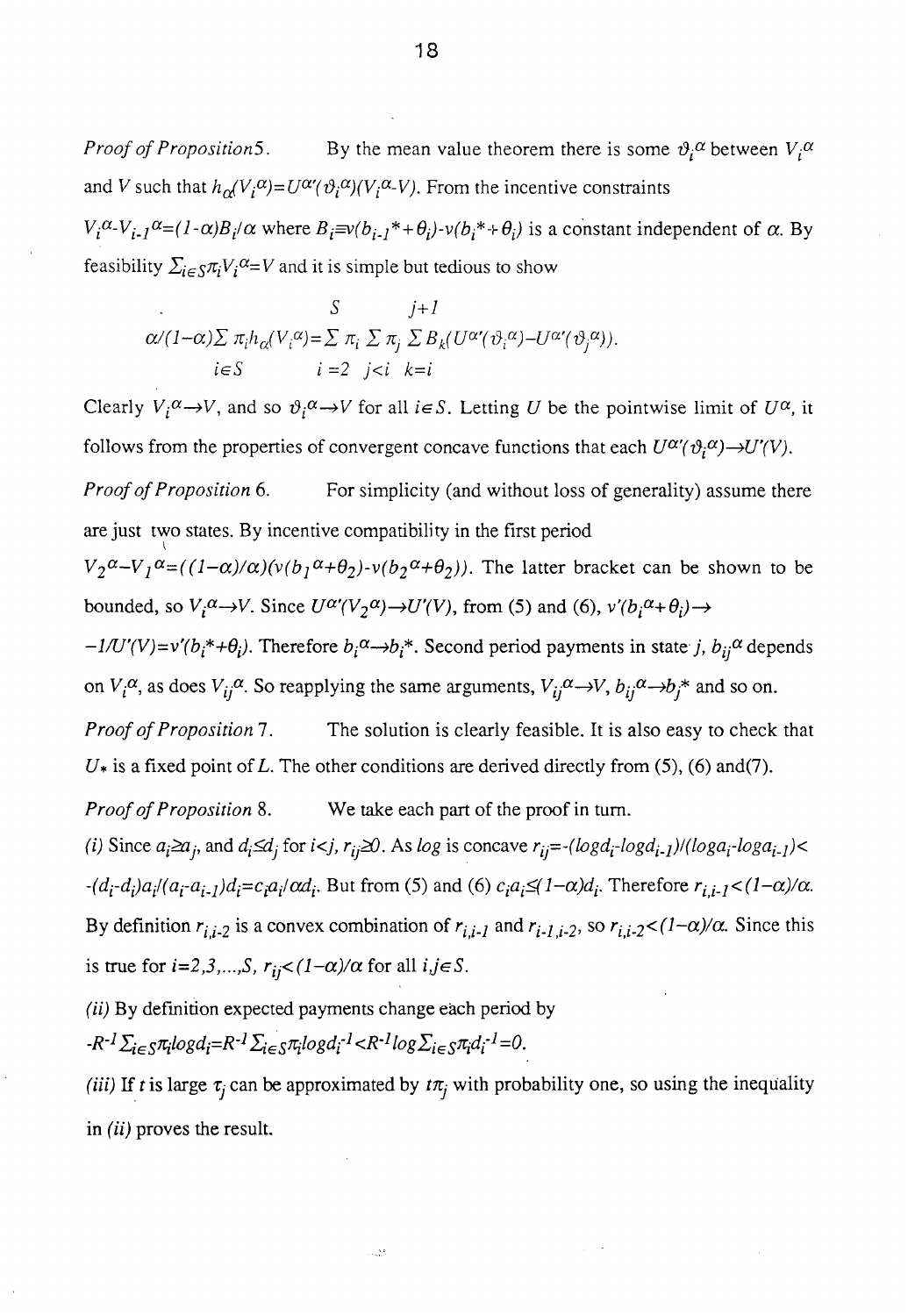#### Footnotes

- 1. Allen [1] shows that if the borrower can borrow and save at the rate of time preference unobserved by the lender there is no feasible contract which shares risk.
- 2. The Revelation Principle applies for *T* finite or infinite and any stochastic structure.
- 3. This is a standard procedure. See for example Hart [6].

Ŷ.

4. For greater detail in a more general model the reader is referred to Lockwood and Thomas [7].

#### References

- 1. F. ALLEN, Repeated principal-agent relationships with lending and borrowing, *Economic Letters* 17 (1985), 27-31.
- 2. L.M. BENVENISTE AND J.A. SCHEINKMAN, On the differentiability of the value function in dynamic models of economics, *Econometrica* 41 (1979), 727-733.
- 3. D. FUDENBERG, B. HOLSTROM AND P. MILGROM, Repeated moral hazard with borrowing and savings, Mimeo, Yale School of Organisation and Management, 1986.
- 4. G. GRIMMETT AND D. STIRZAKER, "Probability and Random Processes", Clarendon Press, Oxford, 1983.
- 5. S. GROSSMAN, D. LEVHARI AND LJ. MIRMAN, Consumption under uncertainty, *in* "General Equilibrium, Growth and Trade" (J. Green and J.A. Scheinkman, eds.), 105-124, Academic Press, London, 1979.
- 6. O.D.HART, Optimal labour contracts under asymetric information: an introduction, *Rev. Econ. Stud.* 50 (1983), 3-25.
- 7. B. LOCKWOOD AND J. THOMAS, Asymptotic efficiency in hidden information models, Mimeo, Warwick University, 1986.
- 8. M.E.MUNROE, "Measure and Integration", Addison-Wesley, Reading, Mass. (2ndedition), 1971.
- 9. R. RADNER, Repeated principal-agent games with discounting *Econometrica* 53, 1173-1198.
- 10. R. TOWNSEND, Optimal multiperiod contracts, and the gain from enduring relationships under private information,/. *Pol. Econ.* 90 (1982), 1166-1186.
- 11. M.E. YAARI, A law of large numbers in the theory of consumer's choice under uncertainty, /. *Econ. Theory* 12 (1976), 202-217.